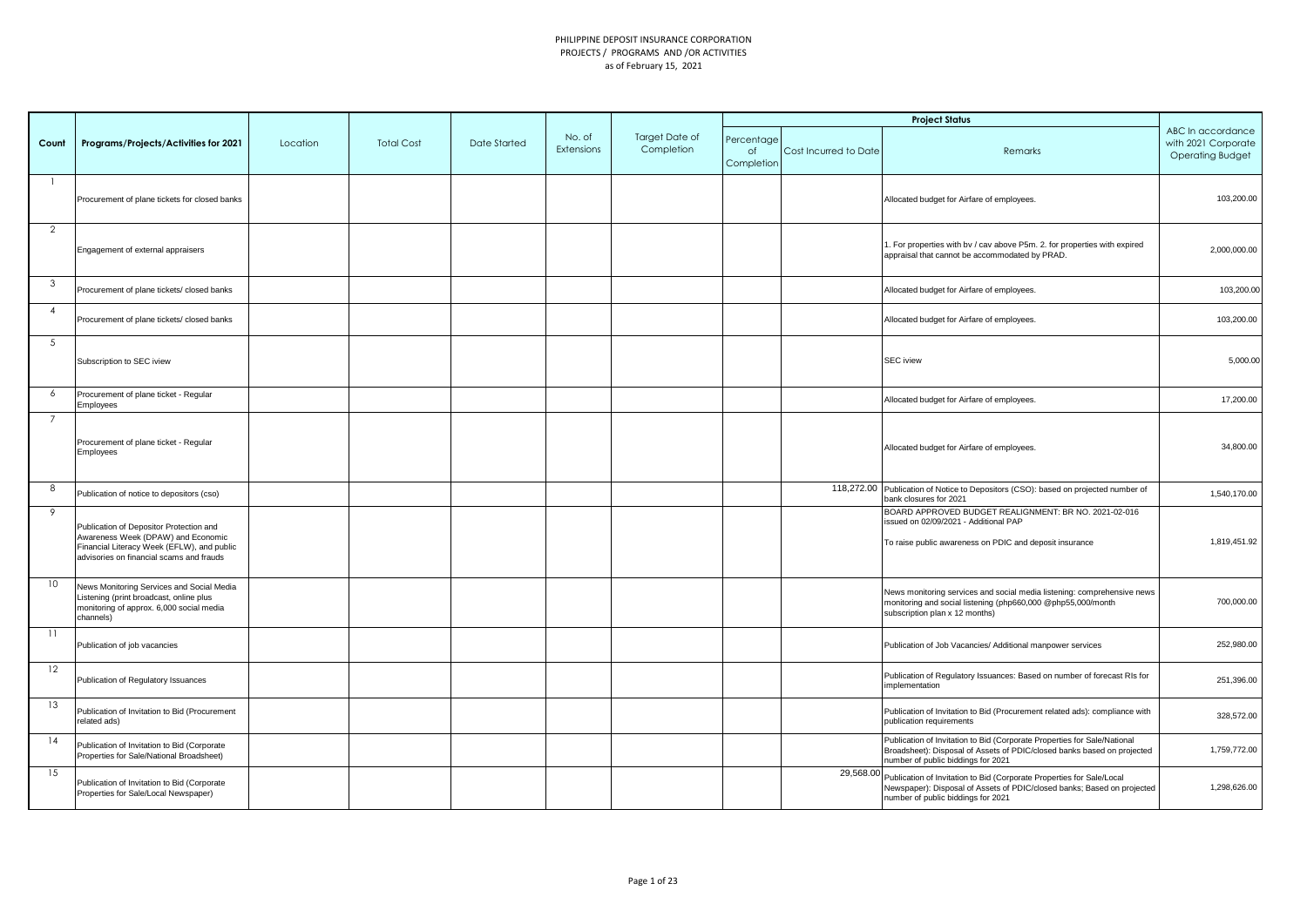|       |                                                                                                                                                                |          |                   |              |                      |                              |                                |                                                        | <b>Project Status</b>                                                                                                                                                                                                                                                                                                                                                                                                                                                                                                                                                                                                                                              |                                                                     |
|-------|----------------------------------------------------------------------------------------------------------------------------------------------------------------|----------|-------------------|--------------|----------------------|------------------------------|--------------------------------|--------------------------------------------------------|--------------------------------------------------------------------------------------------------------------------------------------------------------------------------------------------------------------------------------------------------------------------------------------------------------------------------------------------------------------------------------------------------------------------------------------------------------------------------------------------------------------------------------------------------------------------------------------------------------------------------------------------------------------------|---------------------------------------------------------------------|
| Count | Programs/Projects/Activities for 2021                                                                                                                          | Location | <b>Total Cost</b> | Date Started | No. of<br>Extensions | Target Date of<br>Completion | Percentage<br>of<br>Completion | Cost Incurred to Date                                  | Remarks                                                                                                                                                                                                                                                                                                                                                                                                                                                                                                                                                                                                                                                            | ABC In accordance<br>with 2021 Corporate<br><b>Operating Budget</b> |
| 16    | Enhancement of Advertisements and Media<br>Placement                                                                                                           |          |                   |              |                      |                              |                                |                                                        | Enhancement of Advertisements and Media Placement: To raise public<br>awareness on PDIC and deposit insurance (Consultancy- P1.5M; PDIC<br>Infomercial Production and Ad placement- P21,915,000 (3 infomercials @<br>P300K; Infomercial ad placement: 150 spots @ P68,900 and 150 spots @<br>71,200; Buy out of 5-minute segment-P4,296,000 (12 episodes @<br>P358,000)<br>- FOR DELETION (RE-CLASSIFIED INTO 2 PAPS : Engagement of a<br>Professional Creative Agency for the<br>Development and Implementation of PDIC's Multimedia and Digital<br>Advertising Strategies 2. Production of Public Awareness Materials for<br>PDIC's Print Advertising Strategies | 29,401,212.00                                                       |
| 17    | Engagement of a Professional Creative<br>Agency for the<br>Development and Implementation of PDIC's<br>Multimedia and<br><b>Digital Advertising Strategies</b> |          |                   |              |                      |                              |                                | Awarded to DDB<br>Philippines, Inc.<br>(27,036,404.15) | To raise public awareness on PDIC and deposit insurance                                                                                                                                                                                                                                                                                                                                                                                                                                                                                                                                                                                                            | 27,050,000.00                                                       |
| 18    | Production of Public Awareness Materials for<br><b>PDIC's Print</b><br><b>Advertising Strategies</b>                                                           |          |                   |              |                      |                              |                                |                                                        | BOARD APPROVED BUDGET REALIGNMENT: BR NO. 2020-12-0226<br>issued on 12/10/2020 and Approved by PRBT of Budget Reallocation dated<br>02/16/2021<br>To raise public awareness on PDIC and deposit insurance                                                                                                                                                                                                                                                                                                                                                                                                                                                          | 3,460,000.00                                                        |
| 19    | Digital Printing of various information materials                                                                                                              |          |                   |              |                      |                              |                                |                                                        | Digital Printing of various information materials: P300K - Digital printing of<br>info materials for ISO audit and Citizen;s Charter compliance, ANVIL<br>nomination entry materials, exhibit materials                                                                                                                                                                                                                                                                                                                                                                                                                                                            | 300,000.00                                                          |
| 20    | Printing of Stakeholders Tarpaulin requests<br>(PSE/DPRM/NSO, et. al)                                                                                          |          |                   |              |                      |                              |                                |                                                        | Printing of Stakeholders Tarpaulin requests : for linkaging with various<br>Stakeholders: (PSE/DPRM/NSO, et. al)                                                                                                                                                                                                                                                                                                                                                                                                                                                                                                                                                   | 20,000.00                                                           |
| 21    | Printing of DPAW streamer                                                                                                                                      |          |                   |              |                      |                              |                                |                                                        | Printing of DPAW streamer: In celebration/ commemoration of DPAW on<br>June 16-22                                                                                                                                                                                                                                                                                                                                                                                                                                                                                                                                                                                  | 4,000.00                                                            |
| 22    | Other media: Job vacancies (website career<br>portal/job online posting)                                                                                       |          |                   |              |                      |                              |                                |                                                        | Other media: Job placement (website career portal): job online posting in a<br>website career portal                                                                                                                                                                                                                                                                                                                                                                                                                                                                                                                                                               | 1,005,584.00                                                        |
| 23    | Announcements of takeover and payout<br>operations                                                                                                             |          |                   |              |                      |                              |                                |                                                        | Announcements of takeover and payout operations: Announcement of<br>takeover and DBF (PhP2,000 @ 15 banks)                                                                                                                                                                                                                                                                                                                                                                                                                                                                                                                                                         | 30,000.00                                                           |
| 24    | Printing of 3 information materials for clients                                                                                                                |          |                   |              |                      |                              |                                |                                                        | Printing of 3 information materials for clients : 100,000 x 3 information<br>materials @ P10.00/copy<br>BOARD APPROVED BUDGET REALIGNMENT: BR NO. 2021-02-016<br>issued on 02/09/2021 (amount adjusted from Php3M to Php71,760.08)                                                                                                                                                                                                                                                                                                                                                                                                                                 | 71,760.08                                                           |
| 25    | Conduct of Nationwide Public Awareness<br>Survey                                                                                                               |          |                   |              |                      |                              |                                |                                                        | Conduct of Nationwide Public Awareness Survey: To measure impact of<br>communication plan<br>BOARD APPROVED BUDGET REALIGNMENT: BR NO. 2021-02-016<br>issued on 02/09/2021 (amount adjusted from Php2M to Php3.561M)                                                                                                                                                                                                                                                                                                                                                                                                                                               | 3,561,600.00                                                        |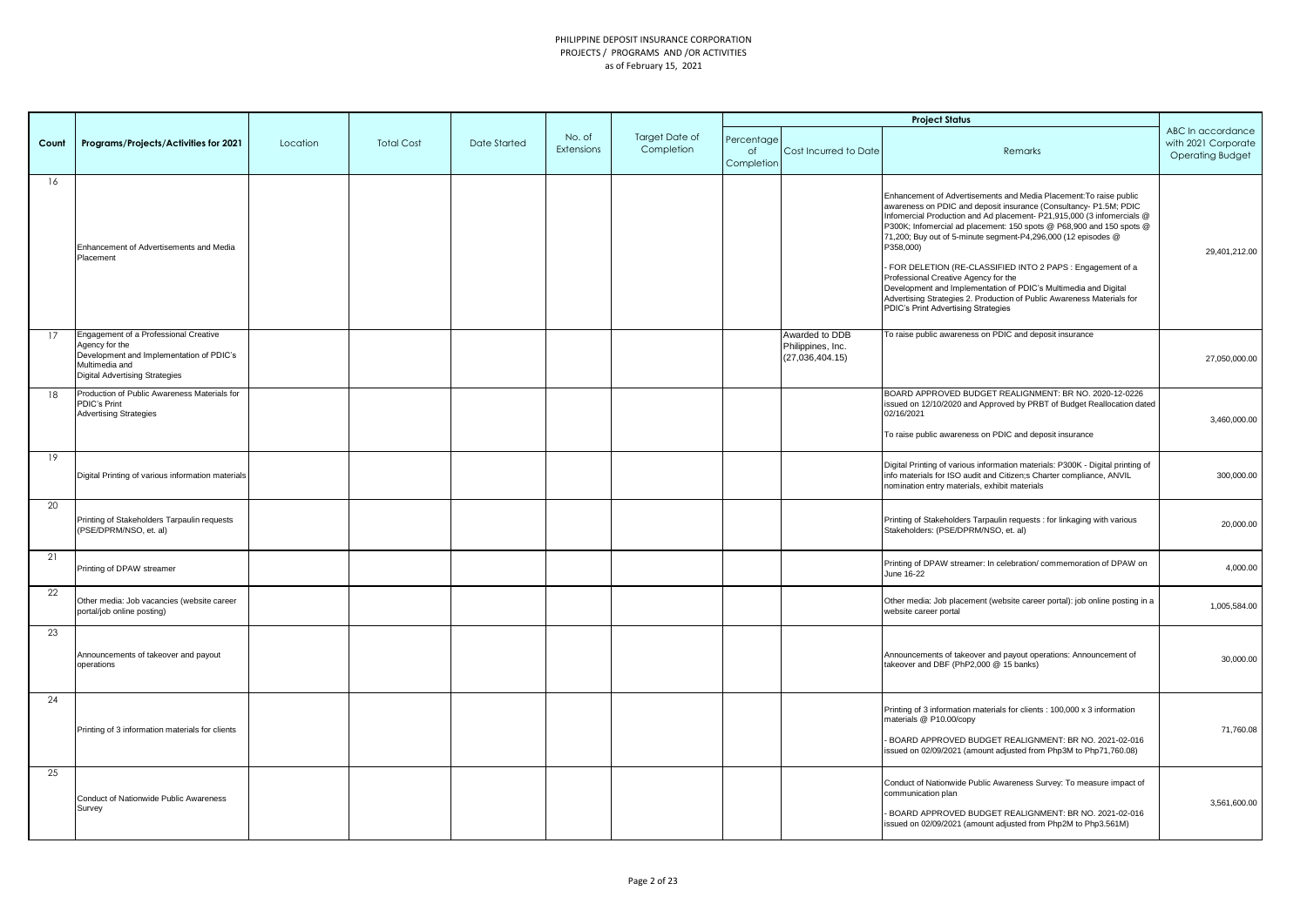|       |                                                                                                   |          |                   |              |                      |                              |                                |                                                             | <b>Project Status</b>                                                                                                                                                                                                                                                             |                                                                     |
|-------|---------------------------------------------------------------------------------------------------|----------|-------------------|--------------|----------------------|------------------------------|--------------------------------|-------------------------------------------------------------|-----------------------------------------------------------------------------------------------------------------------------------------------------------------------------------------------------------------------------------------------------------------------------------|---------------------------------------------------------------------|
| Count | Programs/Projects/Activities for 2021                                                             | Location | <b>Total Cost</b> | Date Started | No. of<br>Extensions | Target Date of<br>Completion | Percentage<br>of<br>Completion | Cost Incurred to Date                                       | Remarks                                                                                                                                                                                                                                                                           | ABC In accordance<br>with 2021 Corporate<br><b>Operating Budget</b> |
| 26    | Production of the PDIC Annual Report                                                              |          |                   |              |                      |                              |                                | 2019 AR to be charged<br>vs. 2021 budget<br>(PhP688,000.00) | Awarded to Mode Production of the PDIC Annual Report: To produce digital copy and limited<br>Matrix Manila, Inc. printed copies of the Annual Report                                                                                                                              | 825,000.00                                                          |
| 27    | Printing of Creative Information<br>Materials/Collaterals                                         |          |                   |              |                      |                              |                                |                                                             | Printing of Creative Information Materials/Collaterals- PDIC calendar (3,000<br>copies @ P200.00/copy)                                                                                                                                                                            | 600,000.00                                                          |
| 28    | Publication of Obituary                                                                           |          |                   |              |                      |                              |                                |                                                             | Publication of Obituary: Expressions of Sympathy                                                                                                                                                                                                                                  | 303,576.00                                                          |
| 29    | Enhancement of Social Media/Digital<br>Campaign                                                   |          |                   |              |                      |                              |                                |                                                             | Enhancement of Social Media/Digital Campaign: to promote public<br>awareness of PDIC through social media (includes provision for social<br>media ads - P165,000 @ P27,500 x 6; and HRAD requirement for social<br>media ad for posting of job vacancies- P240,000 @ P60,000 x 4) | 4,500,000.00                                                        |
| 30    | Compliance and other promotional materials                                                        |          |                   |              |                      |                              |                                |                                                             | Compliance and other promotional materials: for Compedium, ISO audit,<br>Citizen's Charter, anvil Nomination entry materials, Exhibits, etc.                                                                                                                                      | 375,000.00                                                          |
| 31    | Public awareness Materials- Printing of<br>Manuals for Banks                                      |          |                   |              |                      |                              |                                |                                                             | Public awareness Materials- Printing of Manuals for Banks: P375K (1,500<br>copies x P250.00)                                                                                                                                                                                      | 375,000.00                                                          |
| 32    | Printing of General Information Brochures on<br>PDIC (Overview Mandates and Deposit<br>Insurance) |          |                   |              |                      |                              |                                |                                                             | Printing of General Information Brochures on PDIC (Overview Mandates<br>and Deposit Insurance): P2.5M (2.5 million copies @ P1.00/copy) and<br>Core Service Brochures                                                                                                             | 2,500,000.00                                                        |
| 33    | Printing of Filing Deposit Insurance Claims<br><b>Brochures</b>                                   |          |                   |              |                      |                              |                                |                                                             | Printing of Filing Deposit Insurance Claims Brochures (45,000 copies @<br>P3.00/copy)                                                                                                                                                                                             | 135,000.00                                                          |
| 34    | Printing of Settlement of Loans Brochures                                                         |          |                   |              |                      |                              |                                |                                                             | Printing of Settlement of Loans Brochures (45,000 copies @ P3.00/copy)                                                                                                                                                                                                            | 135,000.00                                                          |
| 35    | Miscellaneous Expense                                                                             |          |                   |              |                      |                              |                                |                                                             | Miscellaneous Expense                                                                                                                                                                                                                                                             | 36,000.00                                                           |
| 36    | Procurement of plane tickets - Local Travel                                                       |          |                   |              |                      |                              |                                |                                                             | Allocated budget for Airfare of employees.                                                                                                                                                                                                                                        | 1,032,000.00                                                        |
| 37    | Space Rental                                                                                      |          |                   |              |                      |                              |                                |                                                             | Space Rental during Field Operations                                                                                                                                                                                                                                              | 10,000.00                                                           |
| 38    | Other Rental Expenses                                                                             |          |                   |              |                      |                              |                                |                                                             | Rental for other materials needed during Field Operations such as<br>tables/chairs, Generator Sets, Tents, etc.                                                                                                                                                                   | 48,000.00                                                           |
| 39    | Communication                                                                                     |          |                   |              |                      |                              |                                |                                                             | To be used for transmitting reports and request for amendments during<br>CSO at closed banks without available internet access.                                                                                                                                                   | 6,000.00                                                            |
| 40    | Procurement of plane ticket - Regular<br>Employees                                                |          |                   |              |                      |                              |                                |                                                             | Allocated budget for Airfare of employees.                                                                                                                                                                                                                                        | 1,152,400.00                                                        |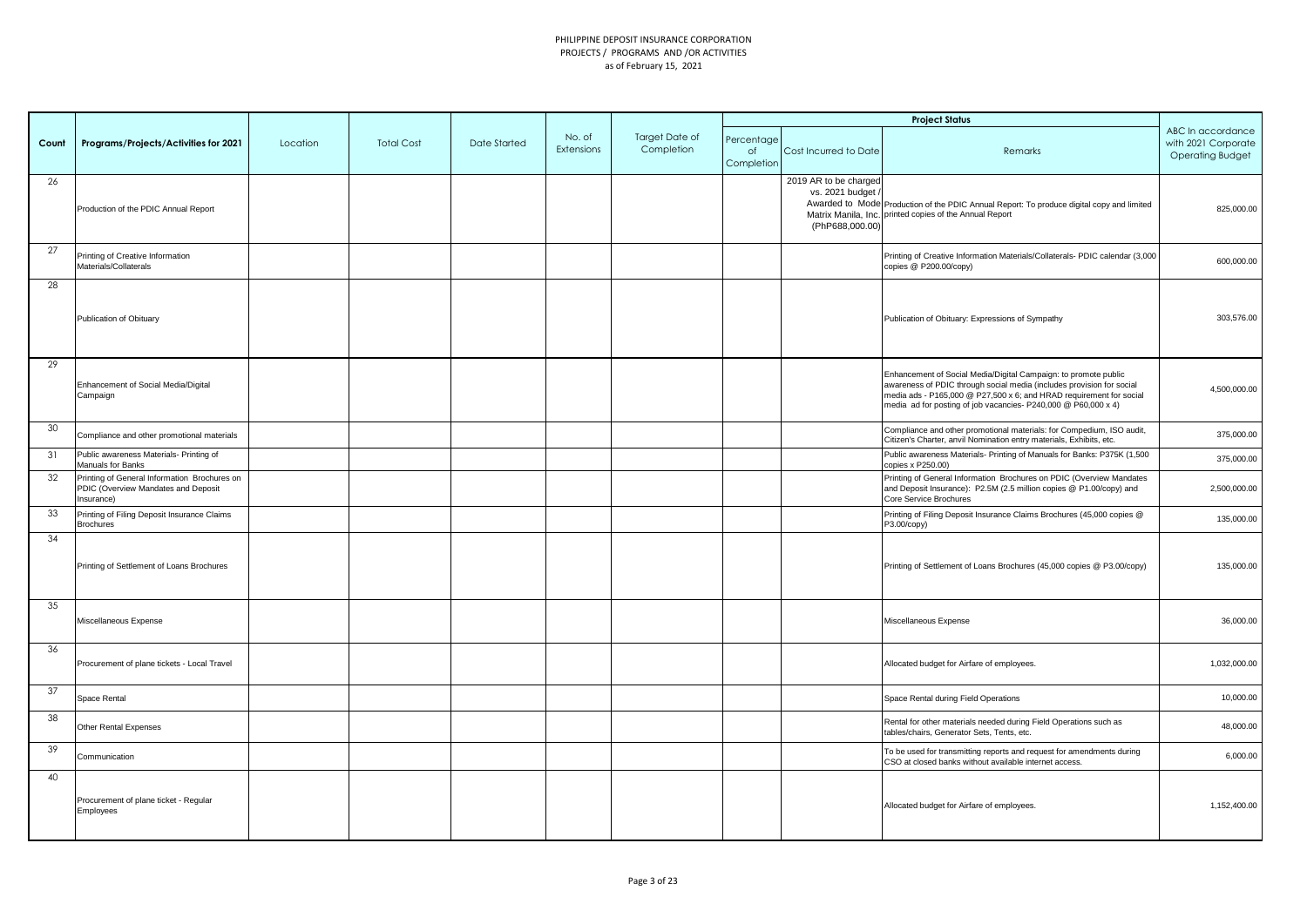|       |                                                                                                                |          |                   |              |                      |                              |                                |                       | <b>Project Status</b>                                                                                                                                                       |                                                                     |
|-------|----------------------------------------------------------------------------------------------------------------|----------|-------------------|--------------|----------------------|------------------------------|--------------------------------|-----------------------|-----------------------------------------------------------------------------------------------------------------------------------------------------------------------------|---------------------------------------------------------------------|
| Count | Programs/Projects/Activities for 2021                                                                          | Location | <b>Total Cost</b> | Date Started | No. of<br>Extensions | Target Date of<br>Completion | Percentage<br>of<br>Completion | Cost Incurred to Date | Remarks                                                                                                                                                                     | ABC In accordance<br>with 2021 Corporate<br><b>Operating Budget</b> |
| 41    | Cash Card (new mode of settlement for claims<br>turnover to HOCS)                                              |          |                   |              |                      |                              |                                |                       | To settle filed claims with Cash Card from Landbank                                                                                                                         | 13,500.00                                                           |
| 42    | Philippine Postal Money Order (PPMO) for<br>depositors with balances of 100,000 and below                      |          |                   |              |                      |                              |                                |                       | Service Charge Payment for PPC                                                                                                                                              | 5,400,000.00                                                        |
| 43    | Cash Card (new mode of settlement for claims<br>turnover to FOCS)                                              |          |                   |              |                      |                              |                                |                       | To settle filed claims with Cash Card from Landbank                                                                                                                         | 64,500.00                                                           |
| 44    | PesoNet (New mode of payment option)                                                                           |          |                   |              |                      |                              |                                |                       | New mode of settlement thru PesoNet.                                                                                                                                        | 600.00                                                              |
| 45    | Various meetings with stakeholders bank<br>organization/government and private institution                     |          |                   |              |                      |                              |                                |                       | For purchase of food & other food items to be served during meetings with<br>other agencies                                                                                 | 1,136,988.00                                                        |
| 46    | Committee Meetings and Other Official<br>Meetings - Internal Meetings                                          |          |                   |              | Continuing Concern   |                              |                                |                       | For purchase of food & other food items to be served during committee<br>neetings<br>No expenses incurred. Due to WFH arrangement, meetings were done via<br>MS Teams (CPG) | 4,550,060.00                                                        |
| 47    | Public Relations/Meetings/Consultations/Fora/<br>Seminars/Conferences with Other<br>Organizations/institutions |          |                   |              |                      |                              |                                |                       | Public Relations/Meetings/Consultations/Fora/ Seminars/Conferences with<br>Other Organizations/institutions                                                                 | 115,000.00                                                          |
| 48    | Meetings within or outside unit                                                                                |          | 3,471.00          | $Jan-21$     |                      |                              |                                |                       | 3,471.00 Meetings within or outside unit                                                                                                                                    | 531,000.00                                                          |
| 49    | Procurement of Plane Tickets                                                                                   |          |                   |              |                      |                              |                                |                       | Allocated budget for Airfare of employees.                                                                                                                                  | 636,400.00                                                          |
| 50    | Procurement of plane ticket - Regular<br>Employees                                                             |          |                   |              |                      |                              |                                |                       | Allocated budget for Airfare of employees.                                                                                                                                  | 137,600.00                                                          |
| 51    | Procurement of plane ticket - Regular<br>Employees                                                             |          |                   |              |                      |                              |                                |                       | Allocated budget for Airfare of employees.                                                                                                                                  | 103,200.00                                                          |
| 52    | Procurement of plane ticket - Regular<br>Employees                                                             |          |                   |              |                      |                              |                                |                       | Allocated budget for Airfare of employees.                                                                                                                                  | 137,600.00                                                          |
| 53    | Procurement of plane ticket - Regular<br>Employees                                                             |          |                   |              |                      |                              |                                |                       | Allocated budget for Airfare of employees.                                                                                                                                  | 103,200.00                                                          |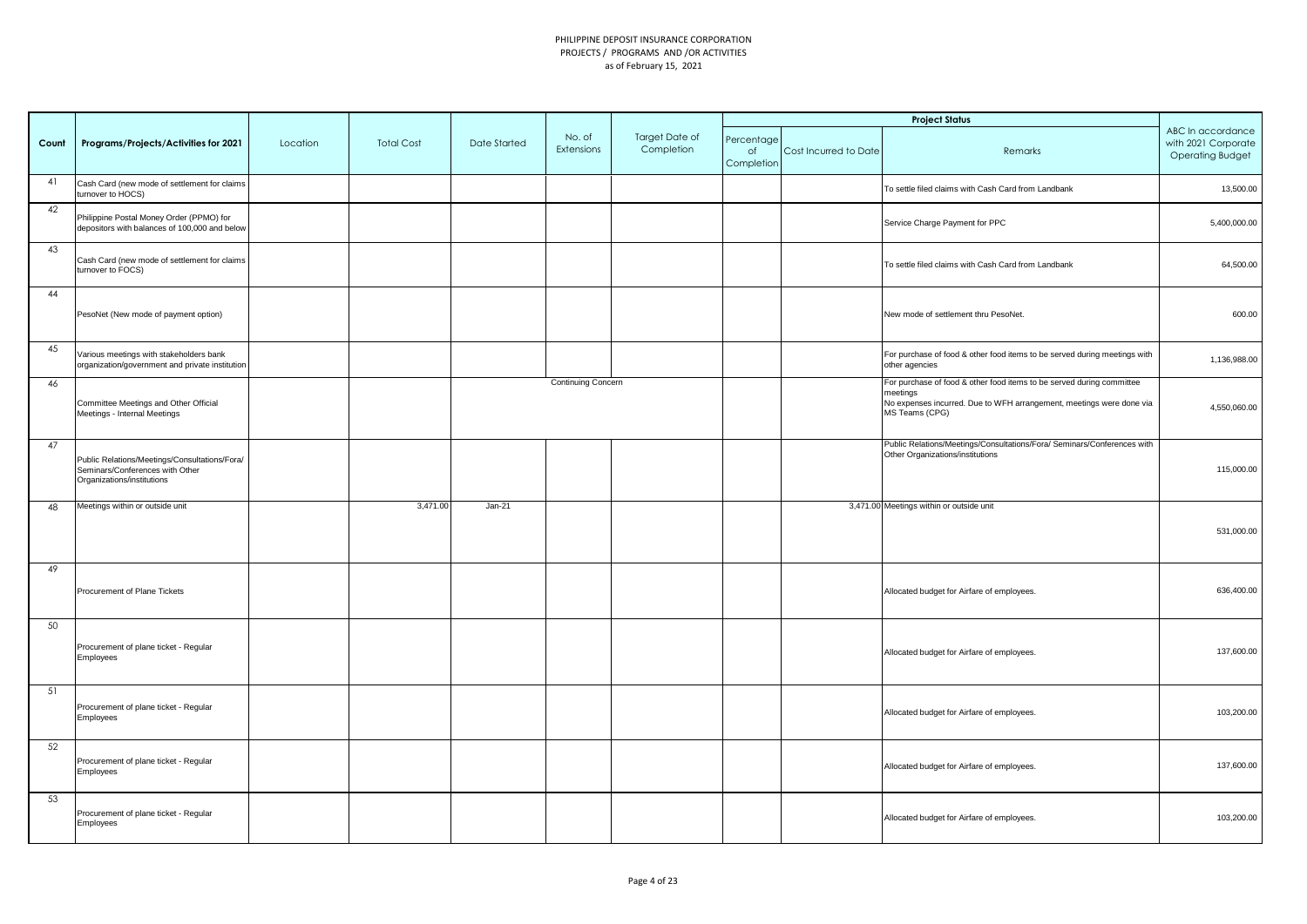|       |                                                                                                                                                           |                                                                                                         |                   |              |                      |                                     |                                |                       | <b>Project Status</b>                                                                                                                                                                                                                                                                                                            |                                                                     |
|-------|-----------------------------------------------------------------------------------------------------------------------------------------------------------|---------------------------------------------------------------------------------------------------------|-------------------|--------------|----------------------|-------------------------------------|--------------------------------|-----------------------|----------------------------------------------------------------------------------------------------------------------------------------------------------------------------------------------------------------------------------------------------------------------------------------------------------------------------------|---------------------------------------------------------------------|
| Count | Programs/Projects/Activities for 2021                                                                                                                     | Location                                                                                                | <b>Total Cost</b> | Date Started | No. of<br>Extensions | <b>Target Date of</b><br>Completion | Percentaae<br>of<br>Completion | Cost Incurred to Date | Remarks                                                                                                                                                                                                                                                                                                                          | ABC In accordance<br>with 2021 Corporate<br><b>Operating Budget</b> |
| 54    | Procurement of plane ticket - Regular<br>Employees                                                                                                        |                                                                                                         |                   |              |                      |                                     |                                |                       | Allocated budget for Airfare of employees.                                                                                                                                                                                                                                                                                       | 17,200.00                                                           |
| 55    | Registered Mail and Private Courier                                                                                                                       |                                                                                                         |                   |              |                      |                                     |                                |                       | Domestic Express Mail Service and Courier Service (Documents)                                                                                                                                                                                                                                                                    | 19,056.00                                                           |
| 56    | Procurement of plane tickets -regular<br>employees                                                                                                        |                                                                                                         |                   |              |                      |                                     |                                |                       | Allocated Budget for Airfare                                                                                                                                                                                                                                                                                                     | 189,200.00                                                          |
| 57    | Procurement of Motor Vehicles 1 unit 10<br>seater Passenger Van                                                                                           |                                                                                                         |                   |              |                      |                                     |                                |                       | 1 unit 10 seater Passenger Van<br>To request for Authority to Purchase to be sought from DBM;                                                                                                                                                                                                                                    | 3,360,000.00                                                        |
| 58    | Procurement of Motor Vehicles 2 units Multi-<br>Purpose Vehicle                                                                                           |                                                                                                         |                   |              |                      |                                     |                                |                       | 2 units Multi-Purpose Vehicle<br>To request for Authority to Purchase to be sought from DBM                                                                                                                                                                                                                                      | 2,400,000.00                                                        |
| 59    | Procurement of Motor Vehicles 7 Units 7<br>seater Wagon                                                                                                   |                                                                                                         |                   |              |                      |                                     |                                |                       | 7 Units 7 seater Wagon<br>Rebidding of vehicles based on the approved Reallaocation of Budget                                                                                                                                                                                                                                    | 14,230,006.00                                                       |
| 60    | Annual Inspection of Professional Electrical<br>Engineer (PDIC Building in Chino Roces)                                                                   |                                                                                                         |                   |              |                      |                                     |                                |                       | Annual Inspection of Professional Electrical Engineer (PDIC Building in<br>Chino Roces)                                                                                                                                                                                                                                          | 40,000.00                                                           |
| 61    | Annual Inspection of Professional Mechanical<br>Engineer (PDIC Building in Chino Roces)                                                                   |                                                                                                         |                   |              |                      |                                     |                                |                       | Annual Inspection of Professional Mechanical Engineer (PDIC Building in<br>Chino Roces)                                                                                                                                                                                                                                          | 40,000.00                                                           |
| 62    | Garbage Hauling at PDIC Chino Roces                                                                                                                       |                                                                                                         |                   |              |                      |                                     |                                |                       | Garbage Hauling at PDIC Chino Roces                                                                                                                                                                                                                                                                                              | 500,000.00                                                          |
| 63    | Pest Control Services                                                                                                                                     | PDIC Ayala Office,<br>Taguig and Cupang<br>Warehouse                                                    | 132,777.00        | $Jan-21$     |                      | Dec-21                              |                                | 0.00                  | General Services - Pest Control Services<br>• PO awarded to Powerhouse Pest Control Services for a period of one (1)<br>year or from January to December 2021                                                                                                                                                                    | 147,643.00                                                          |
| 64    | Janitorial and Allied Services                                                                                                                            | PDIC Ayala, Chino<br>Roces Building, Taguig<br>Warehouse, Cupang<br>Warehouse, Corporate<br><b>ROPA</b> |                   | Jan 1, 2021  |                      | Jan 31, 2021                        |                                | 0.00                  | Janitorial and Allied Services (Contract with MMSAI is-month-to-month<br>basis)<br><b>MMASI Billings</b><br>Regular billing for Jan 1-15, 2021 for processing of payment (P<br>439,138.09)                                                                                                                                       | 18,068,634.00                                                       |
| 65    | <b>Security Services</b>                                                                                                                                  | PDIC Ayala, Chino<br>Roces Building, Taguig<br>Warehouse, Cupang<br>Warehouse, Corporate<br><b>ROPA</b> | 18,050,390.22     | Aug 27, 2020 |                      | Aug 26, 2021                        |                                | 0.00                  | · Existign Contract with Lockheed Global Security and Investigation<br>Services. Inc. (LGSISI) for a period of one (1) year or from Aug 27, 2020 to<br>Aug 26, 2021                                                                                                                                                              | 40,095,666.00                                                       |
| 66    | Indoor Ornamental Plants Rental                                                                                                                           |                                                                                                         |                   |              |                      |                                     |                                |                       | <b>Indoor Ornamental Plants</b>                                                                                                                                                                                                                                                                                                  | 182,535.00                                                          |
| 67    | Repair of Air-con Units                                                                                                                                   |                                                                                                         |                   |              |                      |                                     |                                |                       | Repair of Air-con Units                                                                                                                                                                                                                                                                                                          | 300,000.00                                                          |
| 68    | Periodic Maintenance of Corporate Vehicles<br>and Mechanical/ Aircon/ Electrical/ Body<br>Repairs/ Replacement of parts inclusive of<br>participation fee | PDIC Ayala Office                                                                                       | 14,000.00         |              |                      |                                     | 100%                           | 14,000.00             | Periodic Maintenance of Corporate Vehicles and Mechanical/ Aircon/<br>Electrical/ Body Repairs/ Replacement of parts inclusive of participation fee<br>. Paid - Ambassador Inmogo in the amount P 14,000.00 for the supply of<br>labor and materials for the repair of PDIC Corporate Vehicle T. Altis with<br>Plate No. SJC 863 | 3,100,000.00                                                        |
| 69    | Quarterly Maintenance of Precision ACU                                                                                                                    | PDIC Ayala Office                                                                                       | 804.000.00        | $Jan-21$     |                      | Dec-21                              |                                | 0.00                  | Awarded to Supersevre Corporation for the conduct of 4 Quarterly<br>Comprehensive Preventive Maintenance of 3-TR Precision Type ACU's at<br>the Data Cenrter, 6F                                                                                                                                                                 | 1.200.000.00                                                        |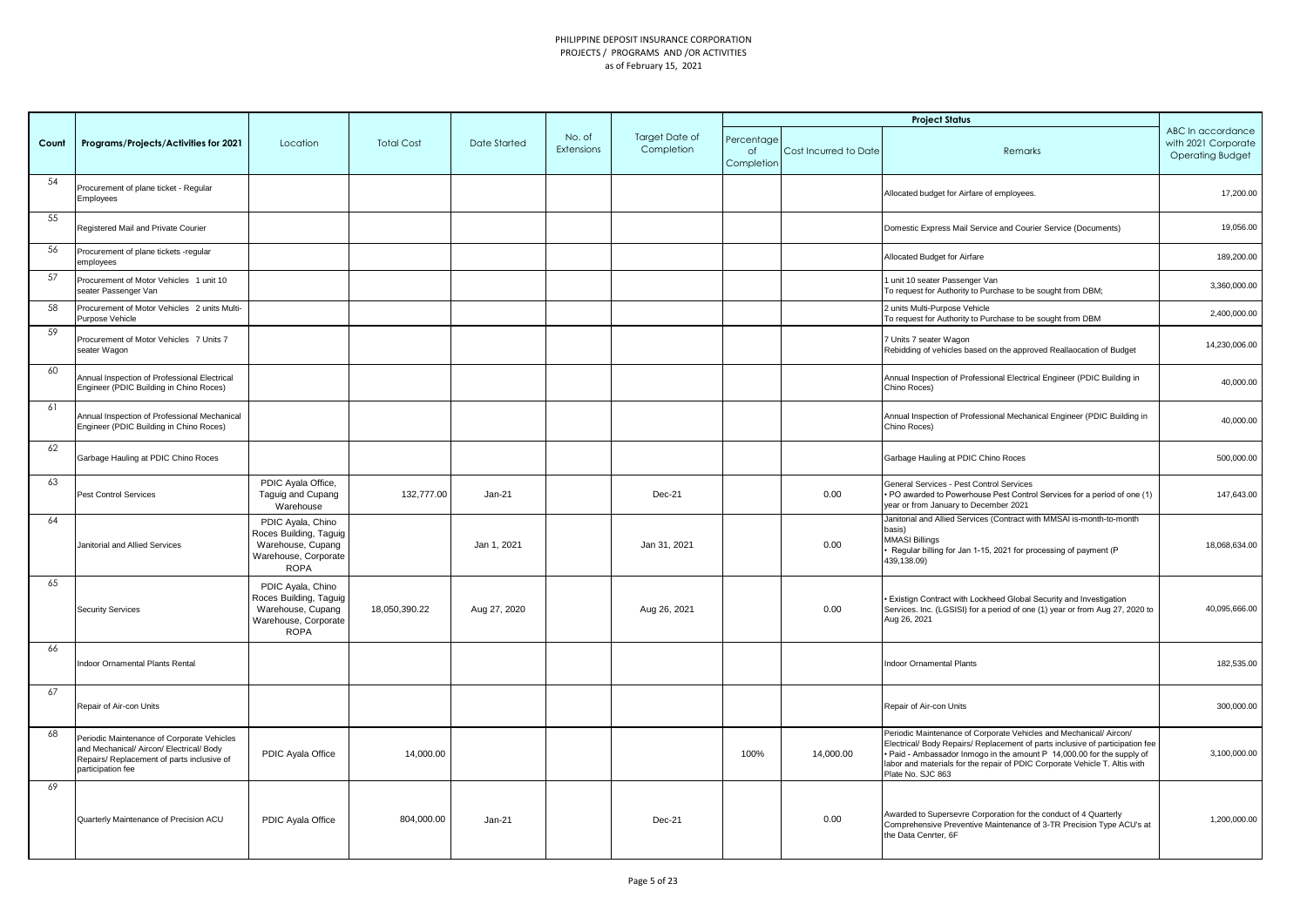|       |                                                                                                                                                     |                   |                   |              |                      |                              |                                |                       | <b>Project Status</b>                                                                                                                               |                                                                     |
|-------|-----------------------------------------------------------------------------------------------------------------------------------------------------|-------------------|-------------------|--------------|----------------------|------------------------------|--------------------------------|-----------------------|-----------------------------------------------------------------------------------------------------------------------------------------------------|---------------------------------------------------------------------|
| Count | Programs/Projects/Activities for 2021                                                                                                               | Location          | <b>Total Cost</b> | Date Started | No. of<br>Extensions | Target Date of<br>Completion | Percentage<br>of<br>Completion | Cost Incurred to Date | Remarks                                                                                                                                             | ABC In accordance<br>with 2021 Corporate<br><b>Operating Budget</b> |
| 70    | Refill and Maintenance of FM200 Fire<br>Suppression System                                                                                          |                   |                   |              |                      |                              |                                |                       | Refill and Maintenance of FM200 Fire Suppression System                                                                                             | 460,000.00                                                          |
| 71    | Repair of Existing Office Equipment                                                                                                                 |                   |                   |              |                      |                              |                                |                       | Repair of Existing Office Equipment                                                                                                                 | 200,000.00                                                          |
| 72    | Preventive Maintenance Services of Gensets,<br>ATS, UPS, Fire & Jockey pumps, Fire<br>Detection and Alarm System                                    |                   |                   |              |                      |                              |                                |                       | Preventive Maintenance Services of Gensets, ATS, UPS, Fire & Jockey<br>pumps, Fire Detection and Alarm System                                       | 1,200,000.00                                                        |
| 73    | Refilling of Fire Extinguishers and converion to<br>green type                                                                                      |                   |                   |              |                      |                              |                                |                       | Refilling of Fire Extinguishers and conversion to green type                                                                                        | 450,000.00                                                          |
| 74    | Cable TV Subscription                                                                                                                               | PDIC Ayala Office | 75,840.00         | Jan-21       |                      | Dec-21                       |                                | 0.00                  | Cable TV Subscription<br>PO awarded to Sky Cable Corporation for the period Jan to Dec 2021                                                         | 83,100.00                                                           |
| 75    | Procurement of plane tickets                                                                                                                        |                   |                   |              |                      |                              |                                |                       | Purchase of plane tickets for GSD personnel deployment during bank<br>closure                                                                       | 51,600.00                                                           |
| 76    | Rental/ lease of Parking Slots                                                                                                                      |                   |                   |              |                      |                              |                                |                       | Rental/ lease of Parking Slots                                                                                                                      | 4,285,000.00                                                        |
| 77    | Mobile - Prepaid Cards                                                                                                                              | PDIC Ayala Office |                   |              |                      |                              |                                | 0.00                  | Purchase of Mobile - Prepaid Cards<br>For procurement of 171 pcs Globe Prepaid Cards and 91 Smart Prepaid<br>Cards per PR GSD-2021-02-00016         | 31,500.00                                                           |
| 78    | Elevator Maintenance                                                                                                                                |                   |                   |              |                      |                              |                                |                       | Elevator Maintenance                                                                                                                                | 720,000.00                                                          |
| 79    | Change of Combination of safe and vault<br>doors                                                                                                    |                   |                   |              |                      |                              |                                |                       | Change of Combination of safe and vault doors                                                                                                       | 120,000.00                                                          |
| 80    | Preventive Maintenance of VRF                                                                                                                       |                   |                   |              |                      |                              |                                |                       | Preventive Maintenance of VRF                                                                                                                       | 2,400,000.00                                                        |
| 81    | Taguig and Cupang Warehouse Rental                                                                                                                  |                   |                   |              |                      |                              |                                |                       | Rental for Taguig and Cupang Warehouse                                                                                                              | 3,805,402.00                                                        |
| 82    | Procurement/Lease Proposed Construction of<br>3-Storey Business Continuity Site/ PAC and<br>Data Recovery Facility                                  |                   |                   |              |                      |                              |                                |                       | Procurement/Lease Proposed Construction of 3-Storey Business Continuity<br>Site/ PAC and Data Recovery Facility                                     | 45,000,000.00                                                       |
| 83    | Procurement of service of General Contractor<br>Proposed Construction of Multi-Level Modular<br>Steel Deck Parking Structure at PDIC Chino<br>Roces |                   |                   |              |                      |                              |                                |                       | General Contractor - Proposed Construction of Multi-Level Modular Steel<br>Deck Parking Structure at PDIC Chino Roces                               | 60,000,000.00                                                       |
| 84    | Emergency Response Team Equipment                                                                                                                   |                   |                   |              |                      |                              |                                |                       | For use of PDIC Emergency Response Team                                                                                                             | 500,000.00                                                          |
| 85    | Smoke Emission Test                                                                                                                                 |                   |                   |              |                      |                              |                                |                       | Payment for Smoke Emission Test for corporate vehicles                                                                                              | 31,000.00                                                           |
| 86    | Construction Management Supervision -<br>Proposed Construction of 3-Storey Business<br>Continuity Site/ PAC and Data Recovery<br>Facility           |                   |                   |              |                      |                              |                                |                       | Engagement of Construction Management Supervisor - Proposed<br>Construction of 3-Storey Business Continuity Site/ PAC and Data Recovery<br>Facility | 1,350,000.00                                                        |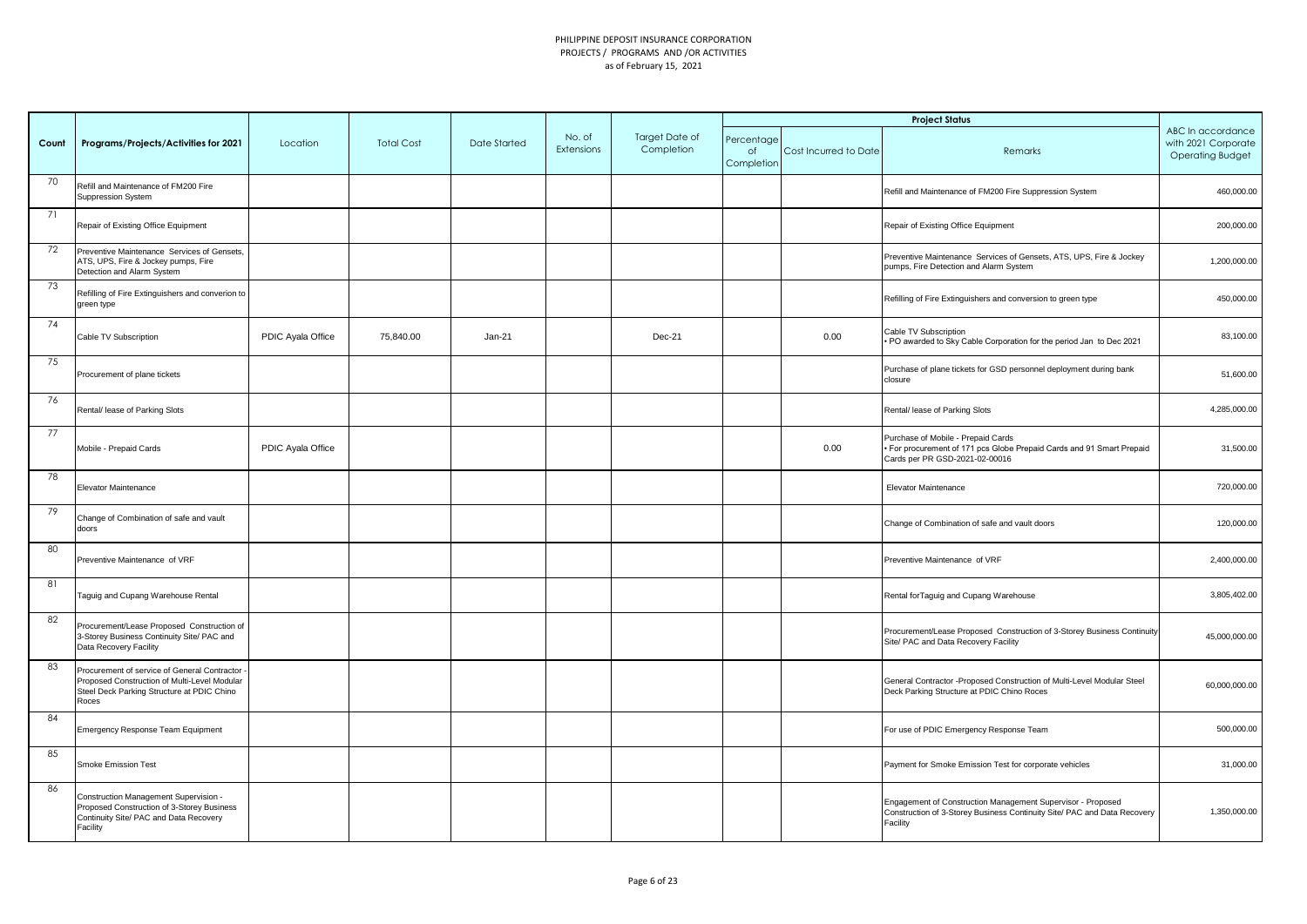|       |                                                                                                                                                           |             |                   |              |                      |                              |                                |                       | <b>Project Status</b>                                                                                                                                  |                                                                     |
|-------|-----------------------------------------------------------------------------------------------------------------------------------------------------------|-------------|-------------------|--------------|----------------------|------------------------------|--------------------------------|-----------------------|--------------------------------------------------------------------------------------------------------------------------------------------------------|---------------------------------------------------------------------|
| Count | Programs/Projects/Activities for 2021                                                                                                                     | Location    | <b>Total Cost</b> | Date Started | No. of<br>Extensions | Target Date of<br>Completion | Percentage<br>of<br>Completion | Cost Incurred to Date | Remarks                                                                                                                                                | ABC In accordance<br>with 2021 Corporate<br><b>Operating Budget</b> |
| 87    | Buildings and Other StructuresWater Potability<br>Test                                                                                                    |             |                   |              |                      |                              |                                |                       | Payment for Water Potability Test                                                                                                                      | 50,000.00                                                           |
| 88    | Buildings and Other Structures STP Testing of<br>Water Discharge                                                                                          |             |                   |              |                      |                              |                                |                       | STP Testing of Water Discharge                                                                                                                         | 50,000.00                                                           |
| 89    | Proposed Construction of 3-Storey Business<br>Continuity Site/ PAC and Data Recovery<br>Facility                                                          |             |                   |              |                      |                              |                                |                       | Engagement of A & E Design Consultancy Services - Proposed<br>Construction of 3-Storey Business Continuity Site/ PAC and Data Recovery<br>Facility     | 3,150,000.00                                                        |
| 90    | Proposed Construction of 3-Storey Warehouse                                                                                                               |             |                   |              |                      |                              |                                |                       | Engagement of A & E Design Consultancy Services - Proposed<br>Construction of 3-Storey Warehouse                                                       | 3,500,000.00                                                        |
| 91    | Engagement of General Contractor - Proposed<br>Construction of 3-Storey Warehouse                                                                         |             |                   |              |                      |                              |                                |                       | Engagement of General Contractor - Proposed Construction of 3-Storey<br>Warehouse                                                                      | 60,000,000.00                                                       |
| 92    | Engagement of A & E Design Consultancy<br>Services - Proposed Construction of Multi-<br>Level Modular Steel Deck Parking Structure at<br>PDIC Chino Roces |             |                   |              |                      |                              |                                |                       | Engagement of A & E Design Consultancy Services - Proposed<br>Construction of Multi-Level Modular Steel Deck Parking Structure at PDIC<br>Chino Roces  | 3,500,000.00                                                        |
| 93    | Construction Management Supervision -<br>Proposed Construction of Multi- Level Modular<br>Steel Deck Parking Structure at PDIC Chino<br>Roces             |             |                   |              |                      |                              |                                |                       | Engagement of Construction Management Supervisor - Proposed<br>Construction of Multi-Level Modular Steel Deck Parking Structure at PDIC<br>Chino Roces | 1,800,000.00                                                        |
| 94    | Construction Management Supervision -<br>Proposed Construction of 3-Storey Warehouse                                                                      |             |                   |              |                      |                              |                                |                       | Engagement of Construction Management Supervisor - Proposed<br>Construction of 3-Storey Warehouse                                                      | 1,800,000.00                                                        |
| 95    | Procurement Plane Tickets for Contractual<br>Personnel                                                                                                    |             |                   |              |                      |                              |                                |                       | Allocated budget for Airfare of employees.                                                                                                             | 2,236,000.00                                                        |
| 96    | Various Awards                                                                                                                                            |             |                   |              |                      |                              |                                |                       | For the procurement of tokens for Various Awards for PDIC Employees                                                                                    | 6,282,200.00                                                        |
| 97    | <b>Medical Supplies</b>                                                                                                                                   | <b>PDIC</b> | 148,538.00        | January      |                      | Within the year              | 99%                            |                       | 147,870.00 Various medical supplies for clinic use                                                                                                     | 1,587,292.00                                                        |
| 98    | Procurement of plane tickets for External<br>Counsel                                                                                                      |             |                   |              |                      |                              |                                |                       | Procurement of plane tickets for external counsel                                                                                                      | 344,000.00                                                          |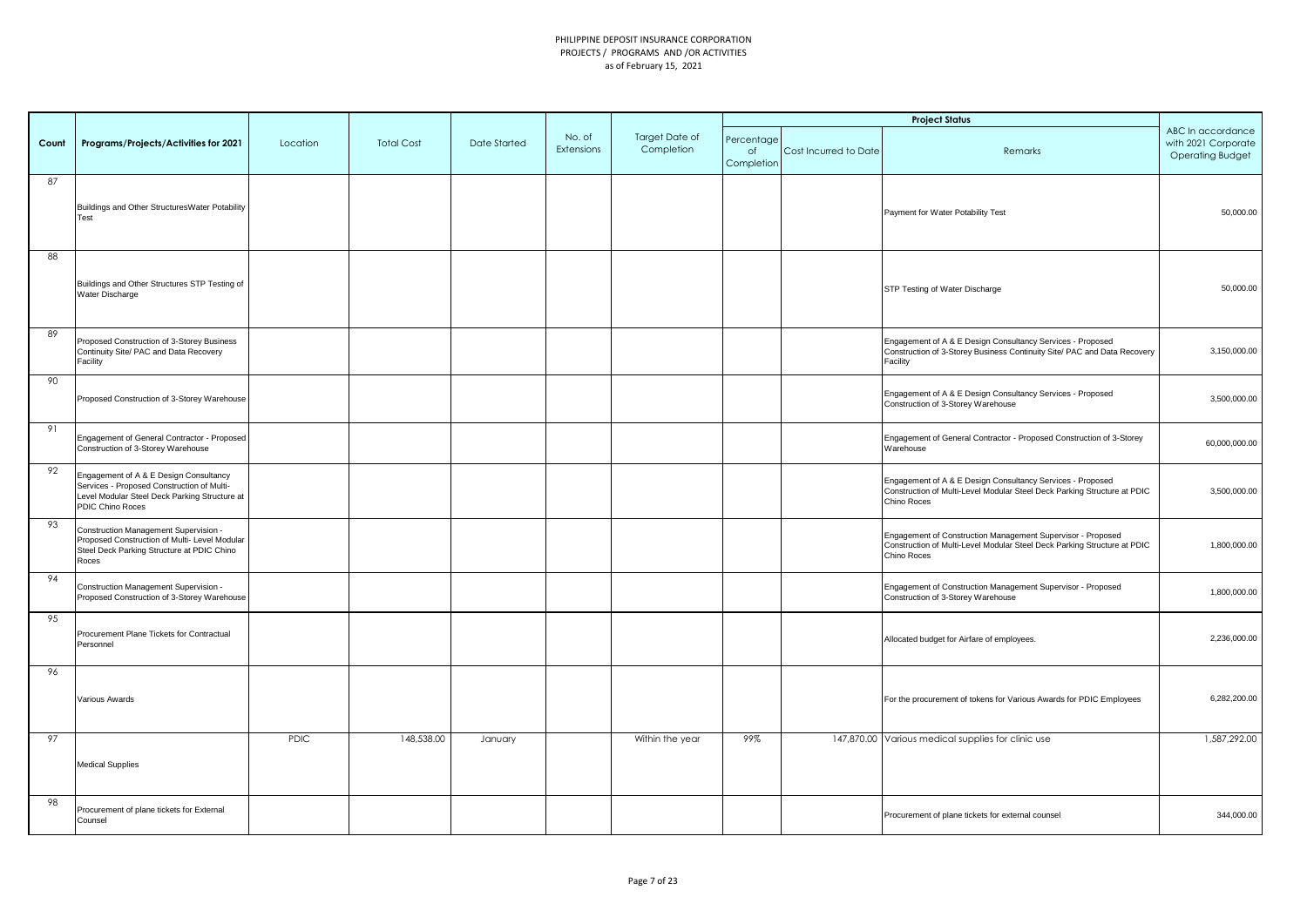|       |                                                                                    |          |                   |              |                      |                              |                                |                       | <b>Project Status</b>                                                                                                                                                                                                                                           |                                                                     |
|-------|------------------------------------------------------------------------------------|----------|-------------------|--------------|----------------------|------------------------------|--------------------------------|-----------------------|-----------------------------------------------------------------------------------------------------------------------------------------------------------------------------------------------------------------------------------------------------------------|---------------------------------------------------------------------|
| Count | Programs/Projects/Activities for 2021                                              | Location | <b>Total Cost</b> | Date Started | No. of<br>Extensions | Target Date of<br>Completion | Percentage<br>of<br>Completion | Cost Incurred to Date | Remarks                                                                                                                                                                                                                                                         | ABC In accordance<br>with 2021 Corporate<br><b>Operating Budget</b> |
| 99    | Salaries and Compensation -<br>Institutional and Individual Contracts              |          |                   |              |                      |                              |                                |                       | Received LSERV SOAs for the period January 1-15, 2021,<br>amounting to P950,744.43 on February 8, 2021 - For HRAD<br>Audit                                                                                                                                      | 41,948,090.00                                                       |
| 100   | Drugs and Medicine Expenses                                                        | PDIC     | 558,380.00        | January      |                      | Within the year              | 30%                            |                       | 172,530.00 Various drugs and medicine for clinic use.                                                                                                                                                                                                           | 573,425.00                                                          |
| 101   | Legal Liability Indemnification Fund                                               |          |                   |              |                      |                              |                                |                       | Legal Liability Indemnification Fund                                                                                                                                                                                                                            | 7,800,000.00                                                        |
| 102   | Mandatory Drug Testing                                                             |          |                   |              |                      |                              |                                |                       | For the conduct of the mandatory drug testing of PDIC employees for<br>deployment                                                                                                                                                                               | 354,500.00                                                          |
| 103   | <b>Executive Profiling/Assessment</b>                                              |          |                   |              |                      |                              |                                |                       | <b>Executive Profiling/Assessment</b>                                                                                                                                                                                                                           | 2,000,000.00                                                        |
| 104   | Executive Search                                                                   |          |                   |              |                      |                              |                                |                       | Executive Search/Professional recruitment services for executives                                                                                                                                                                                               | 4,300,000.00                                                        |
| 105   | Background Investigation Services                                                  |          |                   |              |                      |                              |                                |                       | Background Investigation Services Fees                                                                                                                                                                                                                          | 1,440,000.00                                                        |
| 106   | Printing of Promotional materials for<br>Recruitment and CNA Booklets              |          |                   |              |                      |                              |                                |                       | For the printing of flyers, posters, tarpaulins and other printed materials for<br>ecruitment purposes and CNA booklets                                                                                                                                         | 109,964.00                                                          |
| 107   | Procurement of Plane Tickets                                                       |          |                   |              |                      |                              |                                |                       | Allocated budget for Airfare of employees.                                                                                                                                                                                                                      | 34,400.00                                                           |
| 108   | Procurement on Plane Ticket                                                        |          |                   |              |                      | Within the year              |                                |                       | Allocated budget for Airfare of employees.                                                                                                                                                                                                                      | 722,400.00                                                          |
| 109   | Procurement of plane tickets- regular<br>employees                                 |          |                   |              |                      |                              |                                |                       | Allocated budget for Airfare of employees.                                                                                                                                                                                                                      | 688,000.00                                                          |
| 110   | Prepaid Cards/Auto Load (while on field<br>operations)                             |          |                   |              |                      |                              |                                |                       | Provision for official calls in excess of entitlement                                                                                                                                                                                                           | 1,200.00                                                            |
| 111   | Registered mail and LBC                                                            |          |                   |              |                      |                              |                                |                       | Domestic express mail service and courier service (Documents)                                                                                                                                                                                                   | 18,000.00                                                           |
| 112   | CAPEX- Other Machineries and Equipment -<br>Procurement of E-Kiosk Digital Monitor |          |                   |              |                      |                              |                                |                       | BOARD APPROVED BUDGET REALIGNMENT: BR NO. 221-02-016<br>(Additional PAP)<br>To comply with R.A. 11032 as well as address the information requirement<br>of clients at the PAC                                                                                   | 206,560.38                                                          |
| 113   | CAPEX- Other Machineries and Equipment -<br>Procurement of HDR video camera        |          |                   |              |                      |                              |                                |                       | BOARD APPROVED BUDGET REALIGNMENT: BR NO. 2021-02-016<br>(Additional PAP)<br>For events management and documentation of various corporate activities<br>and tosupport requirements related to CAG's public engagement programs<br>in the pipeline<br>this year. | 93,999.00                                                           |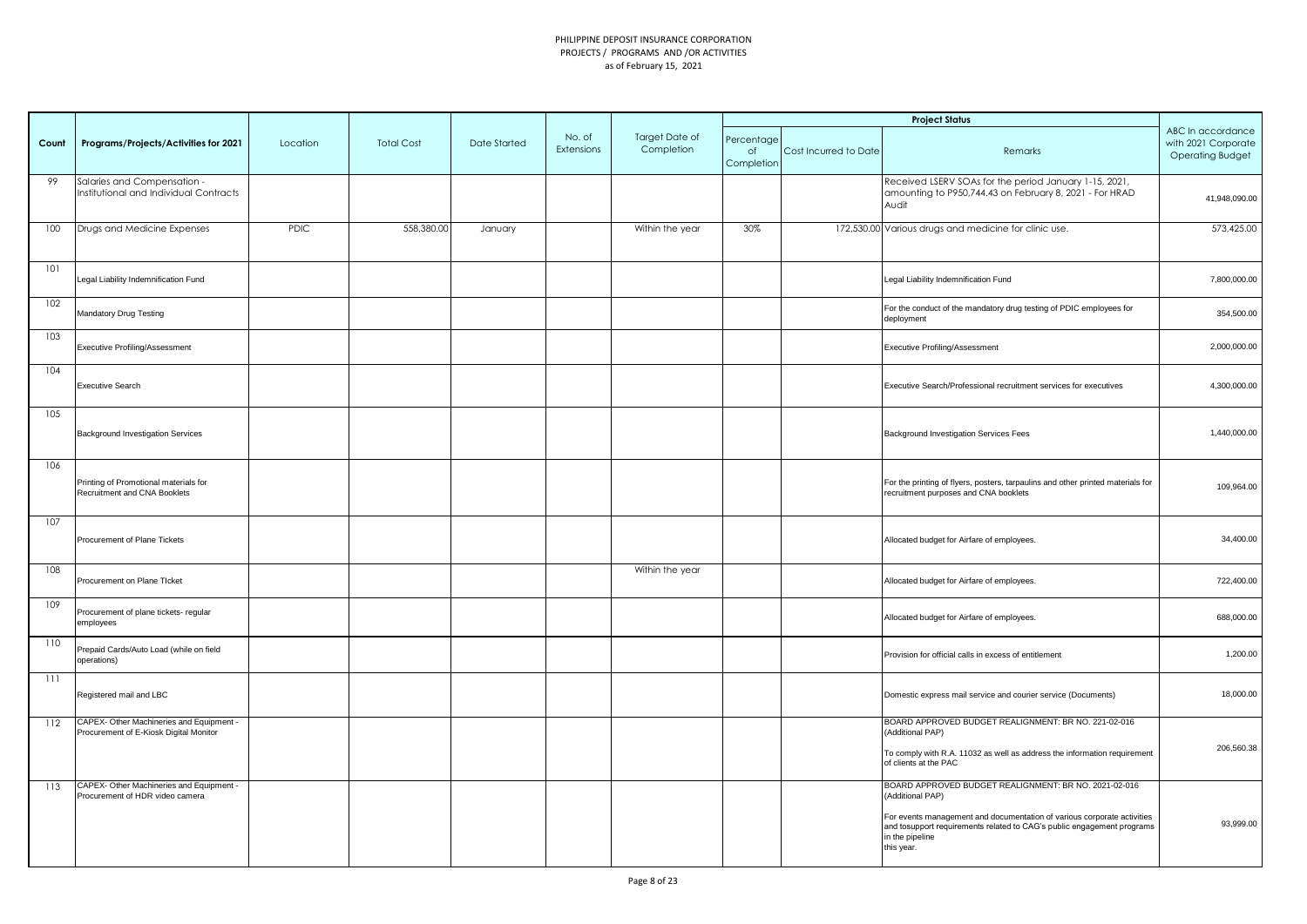|       |                                                                                                |          |                   |              |                      |                              |                                |                       | <b>Project Status</b>                                                                                                                                                     |                                                                     |
|-------|------------------------------------------------------------------------------------------------|----------|-------------------|--------------|----------------------|------------------------------|--------------------------------|-----------------------|---------------------------------------------------------------------------------------------------------------------------------------------------------------------------|---------------------------------------------------------------------|
| Count | Programs/Projects/Activities for 2021                                                          | Location | <b>Total Cost</b> | Date Started | No. of<br>Extensions | Target Date of<br>Completion | Percentage<br>of<br>Completion | Cost Incurred to Date | Remarks                                                                                                                                                                   | ABC In accordance<br>with 2021 Corporate<br><b>Operating Budget</b> |
| 114   | <b>Client Satisfaction Survey</b>                                                              |          |                   |              |                      |                              |                                |                       | To comply with GCG requirement and expansion/enhancement of survey to<br>cover other clients                                                                              | 4,500,000.00                                                        |
| 115   | Printing and Publication - Printing of Financial<br>Literacy Materials for LGUs                |          |                   |              |                      |                              |                                |                       | For public awareness campaign                                                                                                                                             | 300,000.00                                                          |
| 116   | Printing and Publication Expense - Printing of<br>Information Kits for Study Visits/Conference |          |                   |              |                      |                              |                                |                       | For hosting of study visits/conference                                                                                                                                    | 200,000.00                                                          |
| 117   | Printing of Streamer - Economic and Financial<br>Literacy Week (EFLW)                          |          |                   |              |                      |                              |                                |                       | For the conduct of Economic and Financial Literacy Week (EFLW).                                                                                                           | 4,000.00                                                            |
| 118   | Procurement of Plane Tickets - Regular<br>employees                                            |          |                   |              |                      | Within the year              |                                |                       | Allocated budget for Airfare of employees.                                                                                                                                | 34,400.00                                                           |
| 119   | Lex Libris and Licenses                                                                        |          |                   |              |                      |                              |                                |                       | <b>Subscription Expense</b>                                                                                                                                               | 79,179.00                                                           |
| 120   | Conduct of training programs with private or<br>another government agency                      |          |                   |              |                      |                              |                                |                       | Conduct of PHILJA- P1,600,000 (2 Seminars which cost P500,000 per<br>event and PHILJA Bags with estimated amount of P300,000 per event), EC<br>Seminar-P100,000 (1 event) | 1,800,000.00                                                        |
| 121   | For AHC-related cases                                                                          |          |                   |              |                      |                              |                                |                       | Committee Meetings for AHC related cases                                                                                                                                  | 18,000.00                                                           |
| 122   | Procurement of Plane Tickets                                                                   |          |                   |              |                      |                              |                                |                       | Allocated budget for Airfare of employees.                                                                                                                                | 17,200.00                                                           |
| 123   | Courier Services (XIMEX/AIR21/LBC)                                                             |          |                   |              |                      |                              |                                |                       | For AHC & Corporate Cases                                                                                                                                                 | 2,430.00                                                            |
| 124   | Semi-Expendable, Furniture, Fixtures and<br><b>Books</b>                                       |          |                   |              |                      |                              |                                |                       | For procurement of Various Legal Books                                                                                                                                    | 75,000.00                                                           |
| 125   | Registered Mail and Private Courier                                                            |          |                   |              |                      |                              |                                |                       | Domestic Express Mail Service and Courier Services (Documents)                                                                                                            | 18,985.00                                                           |
| 126   | Prepaid Cards/Auto Load (while on field<br>operations)                                         |          |                   |              |                      |                              |                                |                       | Official calls in excess of entitlement                                                                                                                                   | 1,200.00                                                            |
| 127   | Procurement of Plane Tickets - Closed Banks                                                    |          |                   |              |                      |                              |                                |                       | Allocated budget for Airfare of employees.                                                                                                                                | 481,600.00                                                          |
| 128   | Procurement of Plane Tickets - Corporate                                                       |          |                   |              |                      |                              |                                |                       | Allocated budget for Airfare of employees.                                                                                                                                | 172,000.00                                                          |
| 129   | Procurement of plane ticket - Travel Local                                                     |          |                   |              |                      |                              |                                |                       | Allocated budget for Airfare of employees.                                                                                                                                | 189,200.00                                                          |
| 130   | Procurement of plane ticket - R & L Direct<br>Travel                                           |          |                   |              |                      |                              |                                |                       | Allocated budget for Airfare of employees.                                                                                                                                | 412,800.00                                                          |
| 131   | Procurement of Plane Tickets                                                                   |          |                   |              |                      |                              |                                |                       | Allocated budget for Airfare of employees.                                                                                                                                | 17,200.00                                                           |
| 132   | Procurement of Plane Tickets (Local Travel)                                                    |          |                   |              |                      |                              |                                |                       | Allocated budget for Airfare of employees.                                                                                                                                | 17,200.00                                                           |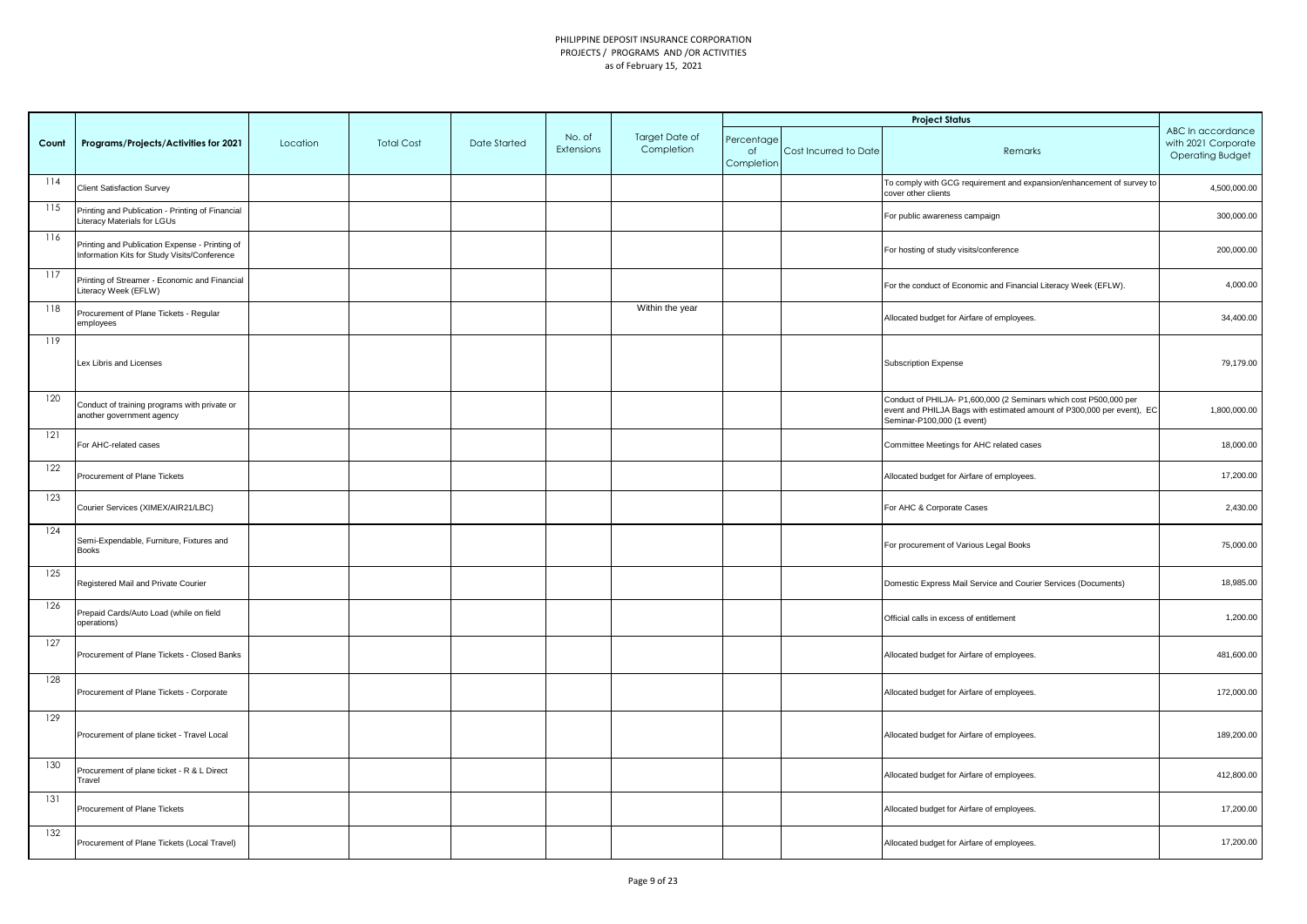|       |                                                                                                    |          |                   |              |                      |                              |                                |                       | <b>Project Status</b>                                                                                                                                                                                                                                                                                            |                                                                     |
|-------|----------------------------------------------------------------------------------------------------|----------|-------------------|--------------|----------------------|------------------------------|--------------------------------|-----------------------|------------------------------------------------------------------------------------------------------------------------------------------------------------------------------------------------------------------------------------------------------------------------------------------------------------------|---------------------------------------------------------------------|
| Count | Programs/Projects/Activities for 2021                                                              | Location | <b>Total Cost</b> | Date Started | No. of<br>Extensions | Target Date of<br>Completion | Percentage<br>of<br>Completion | Cost Incurred to Date | Remarks                                                                                                                                                                                                                                                                                                          | ABC In accordance<br>with 2021 Corporate<br><b>Operating Budget</b> |
| 133   | Board Committee Meetings and PDIC Board<br>Meetings                                                |          |                   |              |                      |                              |                                |                       | Board Committee Meetings and PDIC Board Meetings                                                                                                                                                                                                                                                                 | 2,100,000.00                                                        |
| 134   | Reimbursable Business Expenses                                                                     |          |                   |              |                      |                              |                                |                       | Extraordinary and Miscellaneous Expenses                                                                                                                                                                                                                                                                         | 1,320,000.00                                                        |
| 135   | Procurement of Plane tickets                                                                       |          |                   |              |                      |                              |                                |                       | Allocated budget for airfare of directors from the private sector                                                                                                                                                                                                                                                | 928,800.00                                                          |
| 136   | Review and Design of PDIC Total<br><b>Compensation Package</b>                                     | Makati   | 2,500,000.00      |              |                      |                              |                                |                       | To establish a Total Compensation Package based on compensation<br>philosophy to attract, retain and motivate highly qualified, experienced and<br>performance-driven personnel to enable the Corporation to perform its<br>mandates effectively<br>Not yet started, awaiting for the result of GCG's CPCS study | 2,500,000.00                                                        |
| 137   | Review and Design of PDIC Organization<br>Structure and Staffing Pattern                           |          | 5,000,000.00      |              |                      |                              |                                |                       | To design a new PDIC organization structure, define functional descriptions<br>and appropriate staffing                                                                                                                                                                                                          | 5,000,000.00                                                        |
|       |                                                                                                    |          |                   |              |                      |                              |                                |                       | Phase I completed Ongoing payment processing                                                                                                                                                                                                                                                                     |                                                                     |
| 138   | Succession Planning Program (Phase 2)                                                              | Makati   | 3,000,000.00      |              |                      |                              |                                |                       | Implementation of Succession Planning Framework<br>Not yet started                                                                                                                                                                                                                                               | 3,000,000.00                                                        |
| 139   | Competency-Based Performance<br>Management System                                                  |          | 3,000,000.00      |              |                      |                              |                                |                       | A system on performance management that would promote work<br>excellence through continual and purposive competency assessment<br>Not yet started                                                                                                                                                                | 3,000,000.00                                                        |
| 140   | Capital Expenditures - Other<br>Machinery and Other Equipment<br>(Various Items)<br>Paper Shredder |          | 80,000.00         |              |                      |                              |                                |                       | Ongoing processing of procurement                                                                                                                                                                                                                                                                                | 80,000.00                                                           |
| 141   | Procurement of Plane tickets - Regular<br>Employees                                                |          |                   |              |                      |                              |                                |                       | Allocated budget for Airfare of employees.                                                                                                                                                                                                                                                                       | 68,800.00                                                           |
| 142   | Telephone/Mobile                                                                                   |          |                   |              |                      |                              |                                |                       | For Official Use of EVP-ERS Staff                                                                                                                                                                                                                                                                                | 1,500.00                                                            |
| 143   | Prepaid Cards-Auto Load                                                                            |          |                   |              |                      |                              |                                |                       | For the officers (w/out WCF) and staff of OP                                                                                                                                                                                                                                                                     | 32,400.00                                                           |
| 144   | Procurement of plane tickets of regular<br>employees                                               |          |                   |              |                      |                              |                                |                       | Allocated budget for Airfare of employees.                                                                                                                                                                                                                                                                       | 412,800.00                                                          |
| 145   | Subscription - CD Asia Online                                                                      |          |                   |              |                      |                              | 95%                            | 28,297.08             | Subscription                                                                                                                                                                                                                                                                                                     | 29,680.00                                                           |
| 146   | Subscription - The Economist                                                                       |          |                   |              |                      |                              |                                |                       | Subscription                                                                                                                                                                                                                                                                                                     | 16,703.00                                                           |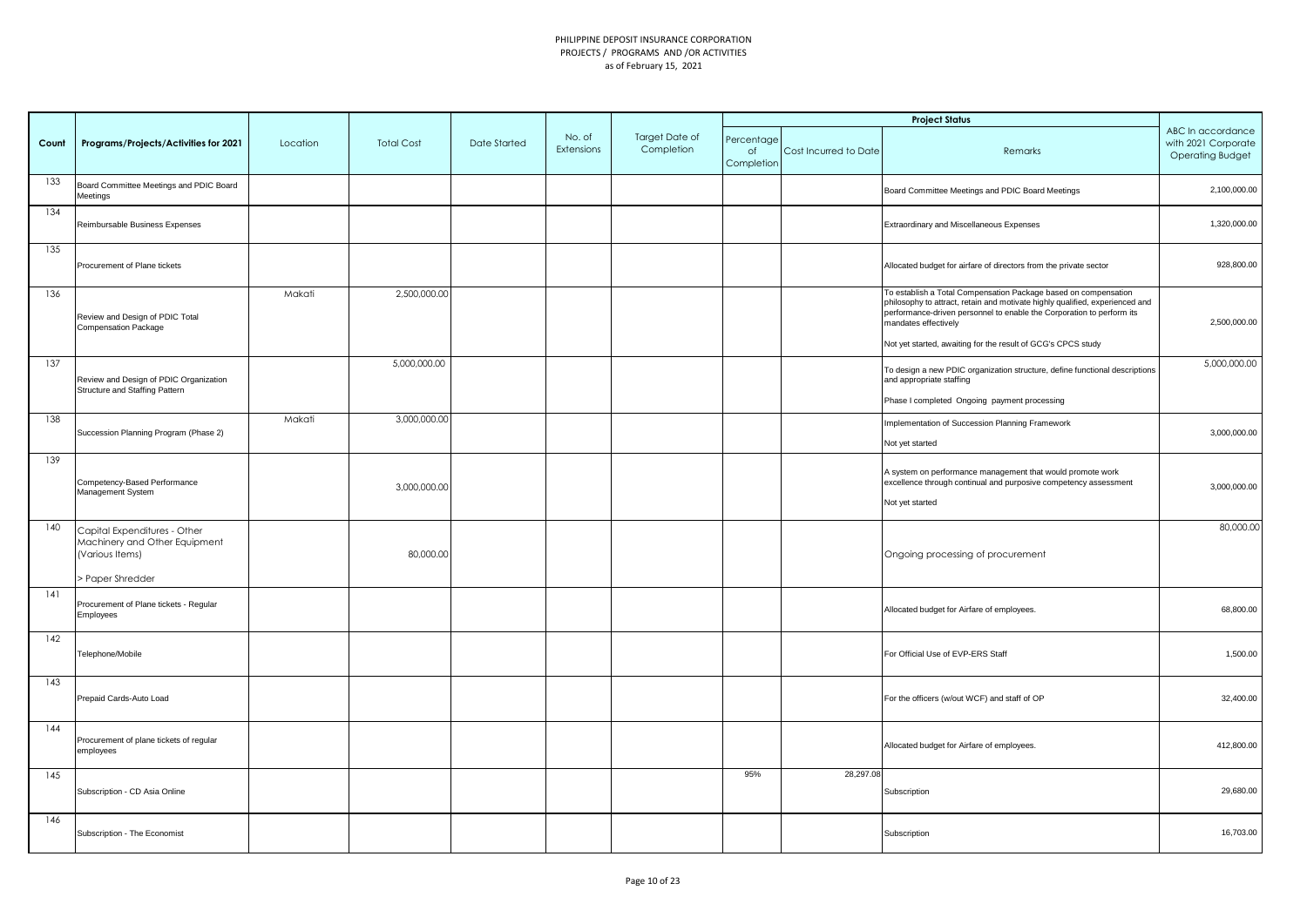|       |                                                                         |          |                   |              |                      |                              |                                |                       | <b>Project Status</b>                                                                                         |                                                                     |
|-------|-------------------------------------------------------------------------|----------|-------------------|--------------|----------------------|------------------------------|--------------------------------|-----------------------|---------------------------------------------------------------------------------------------------------------|---------------------------------------------------------------------|
| Count | Programs/Projects/Activities for 2021                                   | Location | <b>Total Cost</b> | Date Started | No. of<br>Extensions | Target Date of<br>Completion | Percentage<br>of<br>Completion | Cost Incurred to Date | Remarks                                                                                                       | ABC In accordance<br>with 2021 Corporate<br><b>Operating Budget</b> |
| 147   | Subscription - Financial Times                                          |          |                   |              |                      |                              |                                |                       | Subscription                                                                                                  | 28,409.00                                                           |
| 148   | Public Relations/ w/ Other Organizations<br>Institutions                |          |                   |              |                      |                              |                                |                       | Conduct of press briefings and meetings with media (as deemed<br>ecessary)                                    | 400,000.00                                                          |
| 149   | Congratulatory Tokens/Flowers to Government<br>Agencies                 |          |                   |              |                      |                              |                                |                       | For heads of stakeholder/partner agencies and founding anniversary of<br>local institutional partners of PDIC | 100,000.00                                                          |
| 150   | Corporate Giveaways/Tokens (1)                                          |          |                   |              |                      |                              |                                |                       | Greeting cards/other tokens for distribution of President/CEO                                                 | 20,000.00                                                           |
| 151   | Requests for Sponsorship/ad support from<br>various stakeholders        |          |                   |              |                      |                              |                                |                       | 25 sponsorships/ad support                                                                                    | 1,581,125.00                                                        |
| 152   | Other Supplies and Materials (Fuel, Oil &<br><b>Lubricants Expenses</b> |          |                   |              |                      |                              |                                |                       | Other Supplies and Materials                                                                                  | 3,276,288.00                                                        |
| 153   | Enhanced Be a Wise Saver (BAWS)<br>Campaign (1)                         |          |                   |              |                      |                              |                                |                       | nstitutional based                                                                                            | 40,000.00                                                           |
| 154   | Enhanced Be a Wise Saver (BAWS)<br>Campaign (2)                         |          |                   |              |                      |                              |                                |                       | Community based (LGU)                                                                                         | 60,000.00                                                           |
| 155   | Corporate Giveaways/Tokens (2)                                          |          |                   |              |                      |                              |                                |                       | Ballpen (metal) with PDIC logo (for DIA's counterparts/other govt agencies)                                   | 500,000.00                                                          |
| 156   | Corporate Giveaways/Tokens (3)                                          |          |                   |              |                      |                              |                                |                       | Ballpen (plastic) with PDIC logo (conduct of client feedback survey,<br>financial literacy seminars           | 75,000.00                                                           |
| 157   | Corporate Giveways (4)                                                  |          |                   |              |                      |                              |                                |                       | Umbrella with PDIC logo (CSR program, BAWS campaign, financial<br>iteracy seminars                            | 250,000.00                                                          |
| 158   | Corporate Giveaways/Tokens (5)                                          |          |                   |              |                      |                              |                                |                       | T-Shirt with PDIC logo (CSR program, BAWS campaign, financial literacy<br>seminars)                           | 150,000.00                                                          |
| 159   | Corporate Giveaways/Tokens (6)                                          |          |                   |              |                      |                              |                                |                       | Golf cap with embroidery/PDIC logo (CSR program, BAWS Campaign,<br>financial literacy seminars)               | 150,000.00                                                          |
| 160   | Corporate Giveaways/Tokens (7)                                          |          |                   |              |                      |                              |                                |                       | Fan with PDIC logo (CSR program, BAWS campaign, financial literacy)                                           | 30,000.00                                                           |
| 161   | Corporate Giveaways/Tokens (8)                                          |          |                   |              |                      |                              |                                |                       | USB with engraving/PDIC logo (for DIA counterparts/other gov't agencies)                                      | 150,000.00                                                          |
| 162   | Corporate Giveaways/Tokens (9)                                          |          |                   |              |                      |                              |                                |                       | Adcubes with PDIC logo (CSR program, BAWS campaign, financial literacy<br>seminars)                           | 300,000.00                                                          |
| 163   | Corporate Giveaways/Tokens (10)                                         |          |                   |              |                      |                              |                                |                       | Ecobag with PDIC logo (CSR program, BAWS campaign, financial literacy<br>seminars)                            | 100,000.00                                                          |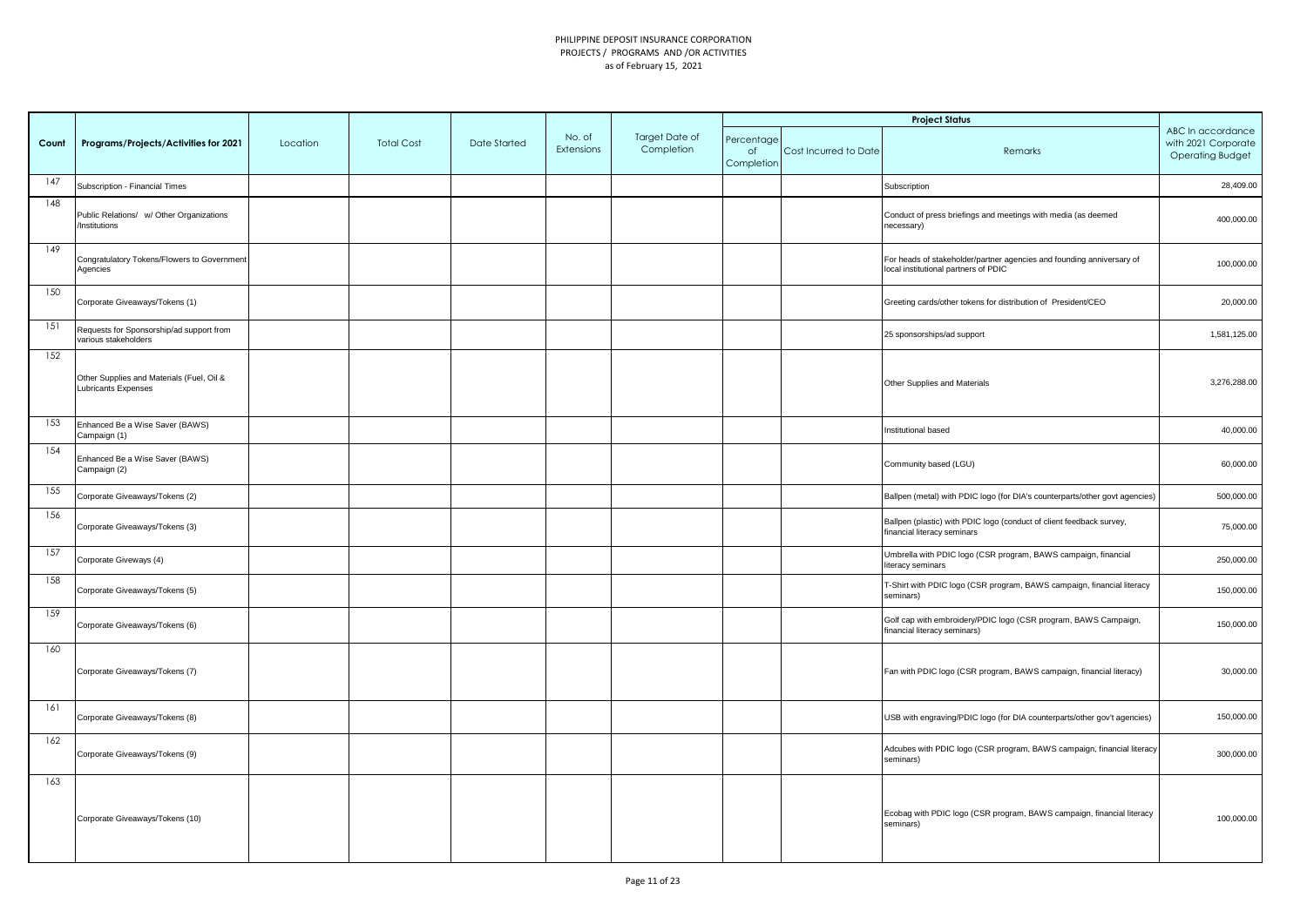|       |                                                                                                                       |          |                   |              |                      |                              |                                |                       | <b>Project Status</b>                                                                                                   |                                                                     |
|-------|-----------------------------------------------------------------------------------------------------------------------|----------|-------------------|--------------|----------------------|------------------------------|--------------------------------|-----------------------|-------------------------------------------------------------------------------------------------------------------------|---------------------------------------------------------------------|
| Count | Programs/Projects/Activities for 2021                                                                                 | Location | <b>Total Cost</b> | Date Started | No. of<br>Extensions | Target Date of<br>Completion | Percentage<br>of<br>Completion | Cost Incurred to Date | Remarks                                                                                                                 | ABC In accordance<br>with 2021 Corporate<br><b>Operating Budget</b> |
| 164   | Corporate Giveaways/Tokens (11)                                                                                       |          |                   |              |                      |                              |                                |                       | Bookmarks with PDIC logo (CSR program, BAWS campaign, financial<br>literacy seminars)                                   | 45,000.00                                                           |
| 165   | Corporate Giveaways/Tokens (13)                                                                                       |          |                   |              |                      |                              |                                |                       | Tumbler/sports bottle with PDIC logo (CSR program, BAWS campaign,<br>financial literacy seminars)                       | 100,000.00                                                          |
| 166   | Corporate Giveaways Tokens (14)                                                                                       |          |                   |              |                      |                              |                                |                       | Paperbag with PDIC logo (CSR program, BAWS campaign)                                                                    | 100,000.00                                                          |
| 167   | MOU/MOA Signing                                                                                                       |          |                   |              |                      |                              |                                |                       | With government partners/similar institutions and bank groups                                                           | 200,000.00                                                          |
| 168   | Extraordinary and Miscellaneous Expenses -<br>Corporate Giveaways/Tokens (15)                                         |          |                   |              |                      |                              |                                |                       | Notepad with logo (CSR program, BAWS campaign, financial literacy<br>seminars)                                          | 100,000.00                                                          |
| 169   | Accountable Forms                                                                                                     |          |                   |              |                      |                              |                                |                       | Printing of Ors, etc.                                                                                                   | 100,000.00                                                          |
| 170   | Accountable Forms                                                                                                     |          |                   |              |                      |                              |                                |                       | Printing of Ors, etc.                                                                                                   | 12,500.00                                                           |
| 171   | Corporate Giveaways/Tokens (12)                                                                                       |          |                   |              |                      |                              |                                |                       | Notebook with PDIC logo (CSR program, BAWS campaign, financial<br>literacy seminars)                                    | 50,000.00                                                           |
| 172   | Anniversary and/or Mid-Year PRAISE Awards                                                                             |          |                   |              |                      |                              |                                |                       | Projected expense for Anniversary and Mid-Year Praise Awards                                                            | 2,185,000.00                                                        |
| 173   | Christmas Activities/Year-end PRAISE Awards                                                                           |          |                   |              |                      |                              |                                |                       | Projected expense for Chistmas Activitie and Praise Awards                                                              | 2,330,000.00                                                        |
| 174   | Primary/Joint Hosting of Official Visits -<br>Caravan (Depositor Protection and<br>Awareness Week)                    |          |                   |              |                      |                              |                                |                       | Projected expense for Official Visits - Caravan (Depositor Protection and<br>Awareness Week)                            | 200,000.00                                                          |
| 175   | Primary/Joint Hosting of Official Visits -<br>Caravan (Economic & Financial Literacy<br>Week)                         |          |                   |              |                      |                              |                                |                       | Projected expense for Official Visits - Caravan (Economic & Financial<br>Literacy Week)                                 | 200,000.00                                                          |
| 176   | Primary/Joint Hosting of Official Visits -<br>Institutional visits of counterpart Deposit<br>Insurance Agencies (DIA) |          |                   |              |                      |                              |                                |                       | Projected expense for Official Visits - Caravan Institutional visits of<br>counterpart Deposit Insurance Agencies (DIA) | 1,000,000.00                                                        |
| 177   | Corporate Social Responsibility (CSR)                                                                                 |          |                   |              |                      |                              |                                |                       | Conduct of PDIC CSR new initiative/program                                                                              | 500,000.00                                                          |
| 178   | Expression of sympathy to Organizations or<br>Individuals from Outside of PDIC                                        |          |                   |              |                      |                              |                                |                       | Extending sympathy to bereaved stakeholders                                                                             | 96,000.00                                                           |
| 179   | Bereavement as expression of sympathy                                                                                 |          |                   |              |                      |                              |                                |                       | Covers the Deceased Members and Immediate Family members of PDIC<br>Employees                                           | 300,000.00                                                          |
| 180   | Employee Wellness                                                                                                     |          |                   |              |                      |                              |                                |                       | Employee Relations/industrial Peace Activities                                                                          | 3,450,000.00                                                        |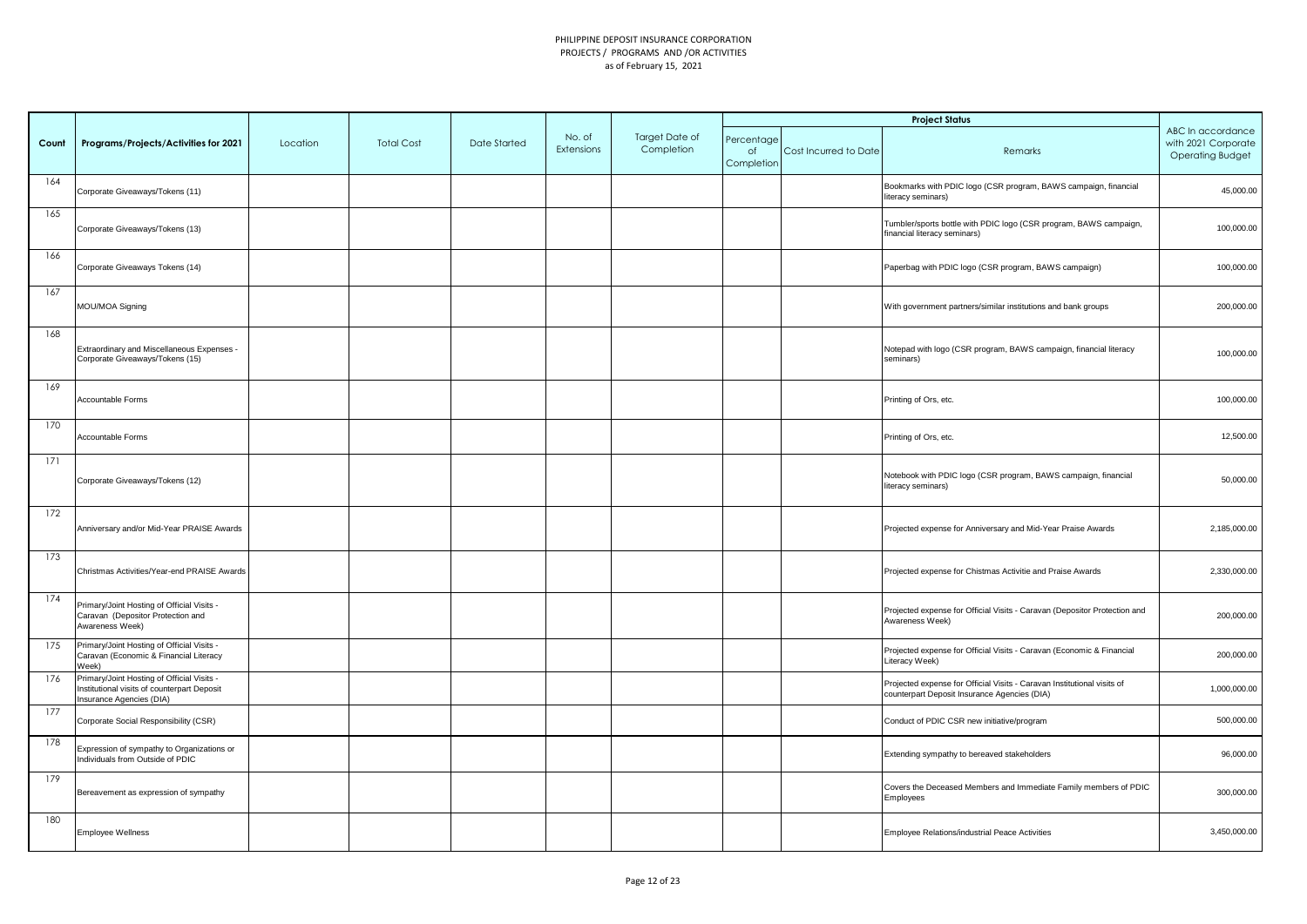|       |                                                                   |          |                   |              |                      |                              |                                |                       | <b>Project Status</b>                                                                                                                                                                                                 |                                                                     |
|-------|-------------------------------------------------------------------|----------|-------------------|--------------|----------------------|------------------------------|--------------------------------|-----------------------|-----------------------------------------------------------------------------------------------------------------------------------------------------------------------------------------------------------------------|---------------------------------------------------------------------|
| Count | Programs/Projects/Activities for 2021                             | Location | <b>Total Cost</b> | Date Started | No. of<br>Extensions | Target Date of<br>Completion | Percentage<br>of<br>Completion | Cost Incurred to Date | Remarks                                                                                                                                                                                                               | ABC In accordance<br>with 2021 Corporate<br><b>Operating Budget</b> |
| 181   | Portable Sound System                                             |          |                   |              |                      |                              |                                |                       | For use of PAD during takeover/bank closure                                                                                                                                                                           | 50,000.00                                                           |
| 182   | Health information related activities                             |          |                   |              |                      |                              |                                |                       | Covers conduct of Health Lectures and Health Fair Activities                                                                                                                                                          | 149,500.00                                                          |
| 183   | Corporate giveaways/tokens                                        |          |                   |              |                      |                              |                                |                       | Tokens to be given away to all PDIC Birthday Celebrants                                                                                                                                                               | 327,000.00                                                          |
| 184   | Corporate philosophy and other advocacy<br>/learning incentives   |          |                   |              |                      |                              |                                |                       | Budget for prizes, t-shirts, tokens and other meeting expenses to support<br>various PDIC Learning & Advocacy events/activities                                                                                       | 276,000.00                                                          |
| 185   | <b>GCAA Sports Activities</b>                                     |          |                   |              |                      |                              |                                |                       | Activities as maybe directed by Management                                                                                                                                                                            | 80,000.00                                                           |
| 186   | <b>GAD Related Activities</b>                                     |          |                   |              |                      |                              |                                |                       | Women's Month Celebration and 18-Day Campaign to End Violence<br>against Women and Children (VAWC);Participation in PCW-organized<br>events; Advocady activities/contest; Film Showing; 18-Day Campaign to<br>end VAW | 1,662,000.00                                                        |
| 187   | Participation to other activities of other<br>government agencies |          |                   |              |                      |                              |                                |                       | Fun Run and other Directives from CSC, DOF and other government<br>agencies                                                                                                                                           | 240,000.00                                                          |
| 188   | Subscription to Time Magazine                                     |          |                   |              |                      |                              |                                |                       | Magazine Subsciption                                                                                                                                                                                                  | 5,000.00                                                            |
| 189   | Committee (Excom/ Mancom) Meetings                                |          |                   |              | Continuing concern   |                              |                                |                       | Excom, Mancom Meetings<br>No expenses incurred. Due to WFH arrangement, meetings were done via<br>MS Teams.                                                                                                           | 400,000.00                                                          |
| 190   | Strat Planning Exercises c/o PD                                   |          |                   |              |                      |                              |                                |                       | Corporate Planning Meetings/ Activities                                                                                                                                                                               | 500,000.00                                                          |
| 191   | Procurement of plane tickets of regular<br>employees              |          |                   |              |                      |                              |                                |                       | Allocated budget for Airfare of employees.                                                                                                                                                                            | 189,200.00                                                          |
| 192   | <b>ISO Certification</b>                                          |          |                   |              |                      |                              |                                |                       | <b>ISO Certification</b>                                                                                                                                                                                              | 100,000.00                                                          |
| 193   | Procurement of plane tickets                                      |          |                   |              |                      |                              |                                |                       | Allocated budget for Airfare of employees.                                                                                                                                                                            | 2,150,000.00                                                        |
| 194   | Procurement of plane tickets                                      |          |                   |              |                      |                              |                                |                       | Allocated budget for Airfare of employees.                                                                                                                                                                            | 17,200.00                                                           |
| 195   | <b>Telephone Expenses</b>                                         |          |                   |              |                      |                              |                                |                       | To be used during FOCS by CIG Head in the event that he/she will be<br>designated as APM for DIS                                                                                                                      | 900.00                                                              |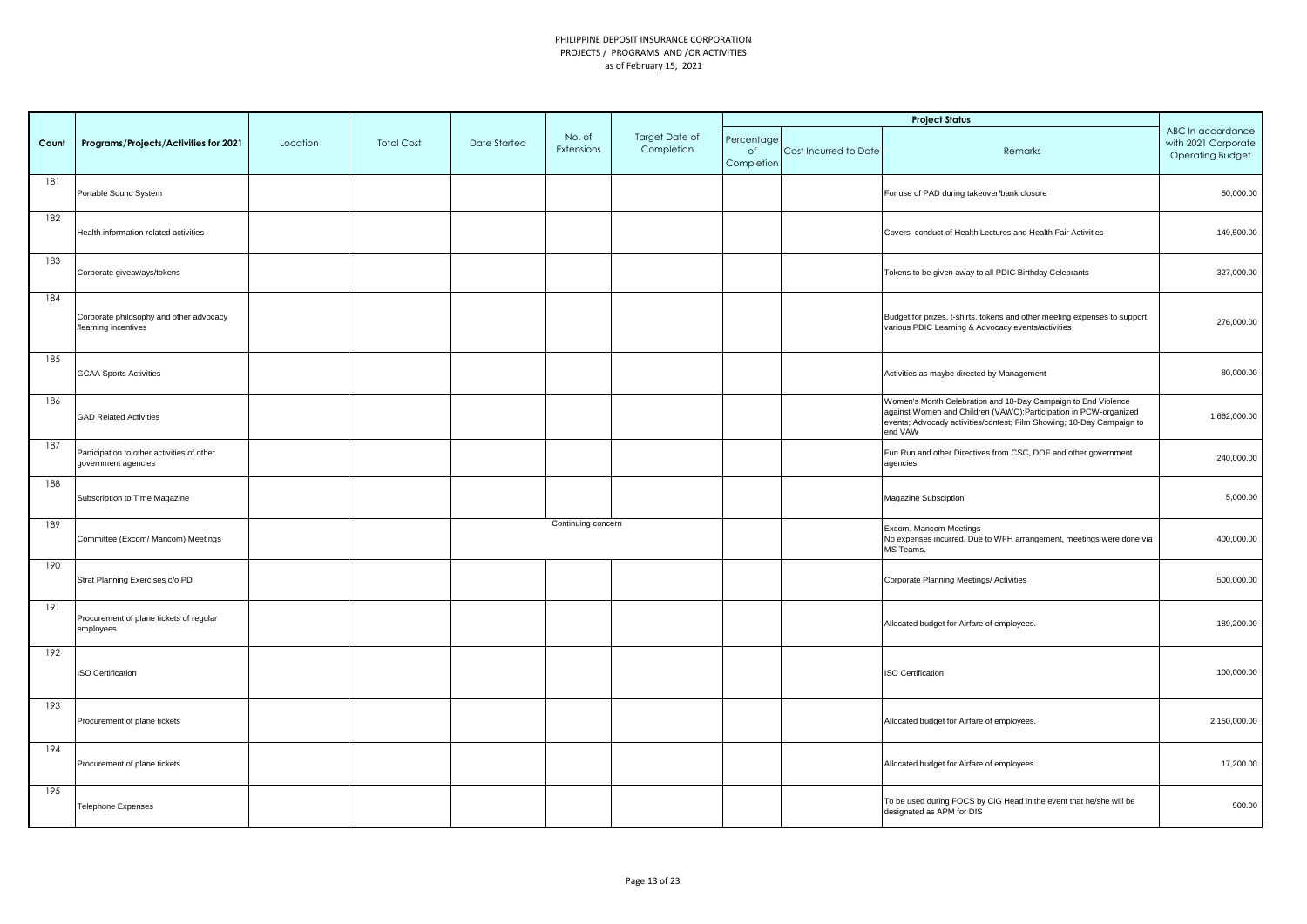|       |                                                                                                                  |          |                   |              |                      |                              |                                |                       | <b>Project Status</b>                                                             |                                                                     |
|-------|------------------------------------------------------------------------------------------------------------------|----------|-------------------|--------------|----------------------|------------------------------|--------------------------------|-----------------------|-----------------------------------------------------------------------------------|---------------------------------------------------------------------|
| Count | Programs/Projects/Activities for 2021                                                                            | Location | <b>Total Cost</b> | Date Started | No. of<br>Extensions | Target Date of<br>Completion | Percentage<br>of<br>Completion | Cost Incurred to Date | Remarks                                                                           | ABC In accordance<br>with 2021 Corporate<br><b>Operating Budget</b> |
| 196   | Procurement of Plane Ticket-Regular<br>Employee                                                                  |          |                   |              |                      |                              |                                |                       | Allocated budget for Airfare of employees.                                        | 34,400.00                                                           |
| 197   | Procurement of Plane Tickets - Regular                                                                           |          |                   |              |                      | Within the year              |                                |                       | Allocated budget for Airfare of employees.                                        | 86,000.00                                                           |
| 198   | <b>Establishment of Information Security</b><br>Management Systems (ISMS) certifiable to<br>27001:2013 Standards |          |                   |              |                      |                              |                                |                       | <b>IT Process Certification</b>                                                   | 581,840.00                                                          |
| 199   | Establishment of Information Security<br>Management Systems Certifiable to ISO<br>27001 Standards                |          |                   |              |                      |                              |                                |                       | Consultancy Services to develop ISMS 27001 compliant standards for<br>PDIC.       | 600,000.00                                                          |
| 200   | Registered Mail and LBC                                                                                          |          |                   |              |                      |                              |                                |                       | Domestic Express Mail Service and Courier Services (Documents)                    | 1,980.00                                                            |
| 201   | Procurement of plane tickets - regular<br>employees                                                              |          |                   |              |                      |                              |                                |                       | Allocated budget for Airfare of employees.                                        | 533,200.00                                                          |
| 202   | ISO Certification for Loans Management                                                                           |          |                   |              |                      |                              |                                |                       | PS-Consultancy for ISO Surveillance Audit for the period June to December<br>2021 | 150,000.00                                                          |
| 203   | Procurement of Plane tickets - regular<br>employees                                                              |          |                   |              |                      |                              |                                |                       | Allocated budget for Airfare of employees.                                        | 34,400.00                                                           |
| 204   | Procurement of Plane Ticket - Regular<br>Employees (Closed Banks)                                                |          |                   |              |                      |                              |                                |                       | Allocated budget for Airfare of employees.                                        | 34,400.00                                                           |
| 205   | Procurement of Plane Tickets - Regular<br>Employee                                                               |          |                   |              |                      |                              |                                |                       | Allocated budget for Airfare of employees.                                        | 34,400.00                                                           |
| 206   | Other supplies and materials for field<br>operations                                                             |          |                   |              |                      | Within the year              | 22.50%                         | 73,300.00             | Various complimentary services (coffee/candies/water)                             | 326,000.00                                                          |
| 207   | Prepaid Cards/Auto Load (while on field<br>operations)                                                           |          |                   |              |                      | Within the year              | 3.80%                          |                       | 300.00 Prepaid calls on field assignments                                         | 7,800.00                                                            |
| 208   | Notice to Depositors                                                                                             |          |                   |              |                      | Within the year              | 0.32%                          |                       | 460.00 Printing and binding expense for Takeover and CSO                          | 140,000.00                                                          |
| 209   | Procurement of plane tickets-regular<br>employees                                                                |          |                   |              |                      | Within the year              |                                |                       | Allocated budget for Airfare of employees.                                        | 877,200.00                                                          |
| 210   | Professional Services-Consultancy                                                                                |          |                   |              |                      |                              |                                |                       | Engagement of Consultancy Service Provider for the Strategic Planning<br>Workshop | 500,000.00                                                          |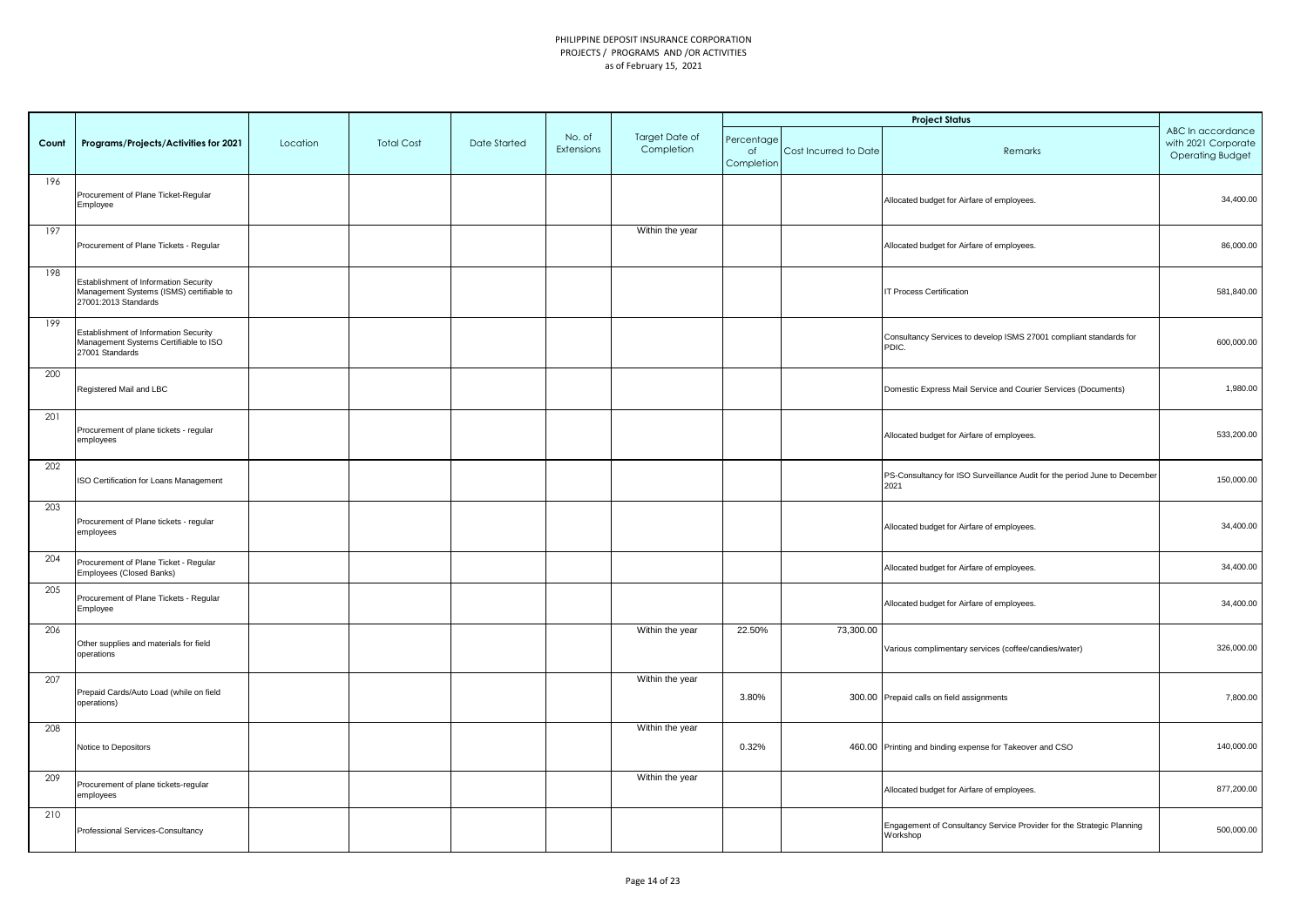|       |                                                                   |          |                   |              |                      |                              |                                |                       | <b>Project Status</b>                                                                                      |                                                                     |
|-------|-------------------------------------------------------------------|----------|-------------------|--------------|----------------------|------------------------------|--------------------------------|-----------------------|------------------------------------------------------------------------------------------------------------|---------------------------------------------------------------------|
| Count | Programs/Projects/Activities for 2021                             | Location | <b>Total Cost</b> | Date Started | No. of<br>Extensions | Target Date of<br>Completion | Percentage<br>of<br>Completion | Cost Incurred to Date | Remarks                                                                                                    | ABC In accordance<br>with 2021 Corporate<br><b>Operating Budget</b> |
| 211   | Procurement of Plane tickets of regular<br>employees              |          |                   |              |                      |                              |                                |                       | Allocated budget for Airfare of employees.                                                                 | 1,186,800.00                                                        |
| 212   | Prepaid Card/Autoload (Schedule No. 9)                            |          |                   |              |                      |                              |                                |                       | To be used during field operations                                                                         | 15,600.00                                                           |
| 213   | Hauling Services                                                  |          |                   |              |                      |                              |                                |                       | To be used during field operations.                                                                        | 200,000.00                                                          |
| 214   | Postage and Courier Services                                      |          |                   |              |                      |                              |                                |                       | Registered Mails, Ordinary Mails, International Express Mail Service,<br>Domestic Express and Mail Service | 2,167,460.00                                                        |
| 215   | Postage and Courier Services - Expressage                         |          |                   |              |                      |                              |                                |                       | Courier Services (Ximex/Air21/LBC)                                                                         | 505,683.00                                                          |
| 216   | Procurement of Open 8 layered Steel Shelves                       |          |                   |              |                      |                              |                                |                       | Procurement of Open 8 layered Steel Shelves                                                                | 1,110,000.00                                                        |
| 217   | Rental Services for Photocopying Machine                          |          |                   |              |                      |                              |                                |                       | Rental Services for Photocopying Machine                                                                   | 2,020,612.00                                                        |
| 218   | Procurement of Plane Ticket                                       |          |                   |              |                      |                              |                                |                       | Allocated budget for Airfare of employees.                                                                 | 68,800.00                                                           |
| 219   | <b>ISO Certification</b>                                          |          |                   |              |                      |                              |                                |                       | ISO Certification of 1 major process                                                                       | 260,000.00                                                          |
| 220   | Procurement of Plane Ticket - Regular<br>Employees (Closed banks) |          |                   |              |                      |                              |                                |                       | Allocated budget for Airfare of employees.                                                                 | 825,600.00                                                          |
| 221   | Procurement of Plane Ticket Regular<br>Employees (Closed Banks)   |          |                   |              |                      |                              |                                |                       | Allocated budget for Airfare of employees.                                                                 | 825,600.00                                                          |
| 222   | <b>LRA Subscription</b>                                           |          |                   |              |                      |                              |                                |                       | LRA Extension Office of PDIC                                                                               | 120,000.00                                                          |
| 223   | Procurement of Plane Tickets - Regular<br>Employee                |          |                   |              |                      |                              |                                |                       | Allocated budget for Airfare of employees.                                                                 | 172,000.00                                                          |
| 224   | Procurement of Plane Tickets-Regular<br>Employee                  |          |                   |              |                      |                              |                                |                       | Allocated budget for Airfare of employees.                                                                 | 172,000.00                                                          |
| 225   | Prepaid cards (Field Assignment)                                  |          |                   |              |                      |                              |                                |                       | Communication                                                                                              | 12,300.00                                                           |
| 226   | Prepaid internet card for field operation                         |          |                   |              |                      |                              |                                |                       | Communication                                                                                              | 20,500.00                                                           |
| 227   | <b>Integrated Financial System</b>                                |          |                   |              |                      |                              |                                |                       | Repairs & Maintenance Expenses                                                                             | 4,871,921.00                                                        |
| 228   | Loans Monitoring System                                           |          |                   |              |                      |                              |                                |                       | Capex-Intangibles                                                                                          | 6,400,000.00                                                        |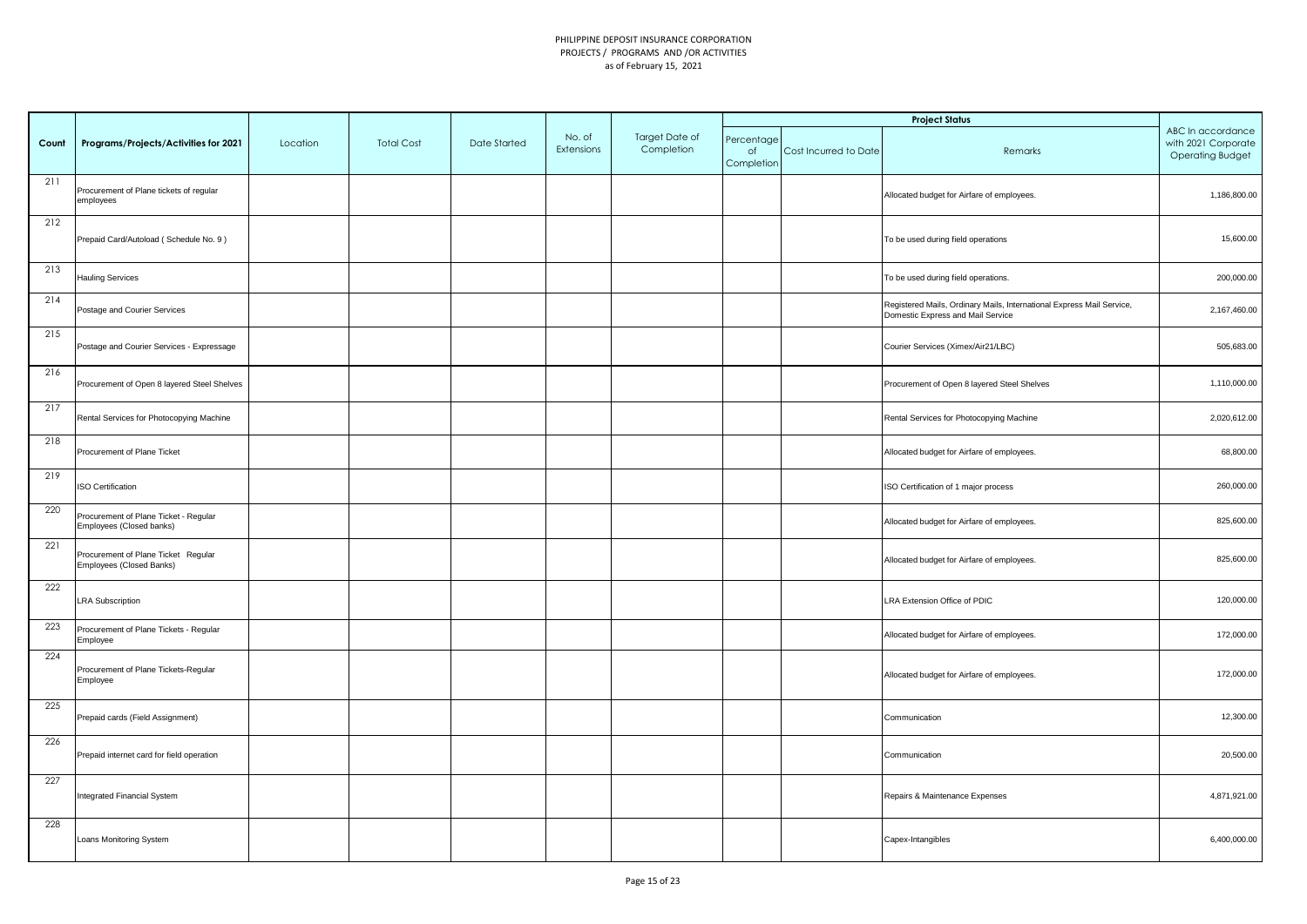|       |                                                        |          |                   |              |                      |                              |                                |                       | <b>Project Status</b>                                                                                                             |                                                                     |
|-------|--------------------------------------------------------|----------|-------------------|--------------|----------------------|------------------------------|--------------------------------|-----------------------|-----------------------------------------------------------------------------------------------------------------------------------|---------------------------------------------------------------------|
| Count | Programs/Projects/Activities for 2021                  | Location | <b>Total Cost</b> | Date Started | No. of<br>Extensions | Target Date of<br>Completion | Percentage<br>of<br>Completion | Cost Incurred to Date | Remarks                                                                                                                           | ABC In accordance<br>with 2021 Corporate<br><b>Operating Budget</b> |
| 229   | Corporate Budget System                                |          |                   |              |                      |                              |                                |                       | Capex-Intangibles                                                                                                                 | 10,750,000.00                                                       |
| 230   | Procurement of Plane Tickets                           |          |                   |              |                      |                              |                                |                       | Allocated budget for Airfare of employees.                                                                                        | 292,400.00                                                          |
| 231   | <b>IPPFSS</b>                                          |          |                   |              |                      |                              |                                |                       | Repairs & Maintenance Expenses                                                                                                    | 1,560,000.00                                                        |
| 232   | Integrated Legal Management System                     |          |                   |              |                      |                              |                                |                       | Capex-Intangibles                                                                                                                 | 12,000,000.00                                                       |
| 233   | Common Funds System                                    |          |                   |              |                      |                              |                                |                       | Capex-Intangibles                                                                                                                 | 5,500,000.00                                                        |
| 234   | Integrated Human Resource Information<br>System        |          |                   |              |                      |                              |                                |                       | Capex-Intangibles                                                                                                                 | 10,000,000.00                                                       |
| 235   | <b>BPMS Upgrade</b>                                    |          |                   |              |                      |                              |                                |                       | Capex-Intangibles                                                                                                                 | 10,000,000.00                                                       |
| 236   | ICS Upgrade                                            |          |                   |              |                      |                              |                                |                       | Capex-Intangibles                                                                                                                 | 10,000,000.00                                                       |
| 237   | <b>Customer Handling System</b>                        |          |                   |              |                      |                              |                                |                       | Capex-Intangibles                                                                                                                 | 9,000,000.00                                                        |
| 238   | <b>Graphical Information System</b>                    |          |                   |              |                      |                              |                                |                       | Capex-Intangibles                                                                                                                 | 29,000,000.00                                                       |
| 239   | MS SQL                                                 |          |                   |              |                      |                              |                                |                       | Capex-Intangibles                                                                                                                 | 3,000,000.00                                                        |
| 240   | RLS Support - Skills Retooling Course                  |          |                   |              |                      |                              |                                |                       | For PDIC Employees - regular training on PDIC operations                                                                          | 240,000.00                                                          |
| 241   | RLS Support - Seminar on Asset Disposal /<br>Marketing |          |                   |              |                      |                              |                                |                       | For RLS personnel on the conduct of credit & collection, asset disposal &<br>marketing programs                                   | 250,000.00                                                          |
| 242   | RLS Support - Cascades of RLS Circulars                |          |                   |              |                      |                              |                                |                       | For RLS personnel - cascades / briefings on the latest RLS Circulars and<br>updates on SOGIs                                      | 180,000.00                                                          |
| 243   | DIS Support - Project Management Team                  |          |                   |              |                      |                              |                                |                       | Learning Session to share and analyze significant experiences in the<br>implementation of PMT Approach to a specific bank closure | 150,000.00                                                          |
| 244   | DIS Support - CSO Briefings & Updates                  |          |                   |              |                      |                              |                                |                       | For CSO personnel - conduct of briefings in preparation for bank closures                                                         | 100,000.00                                                          |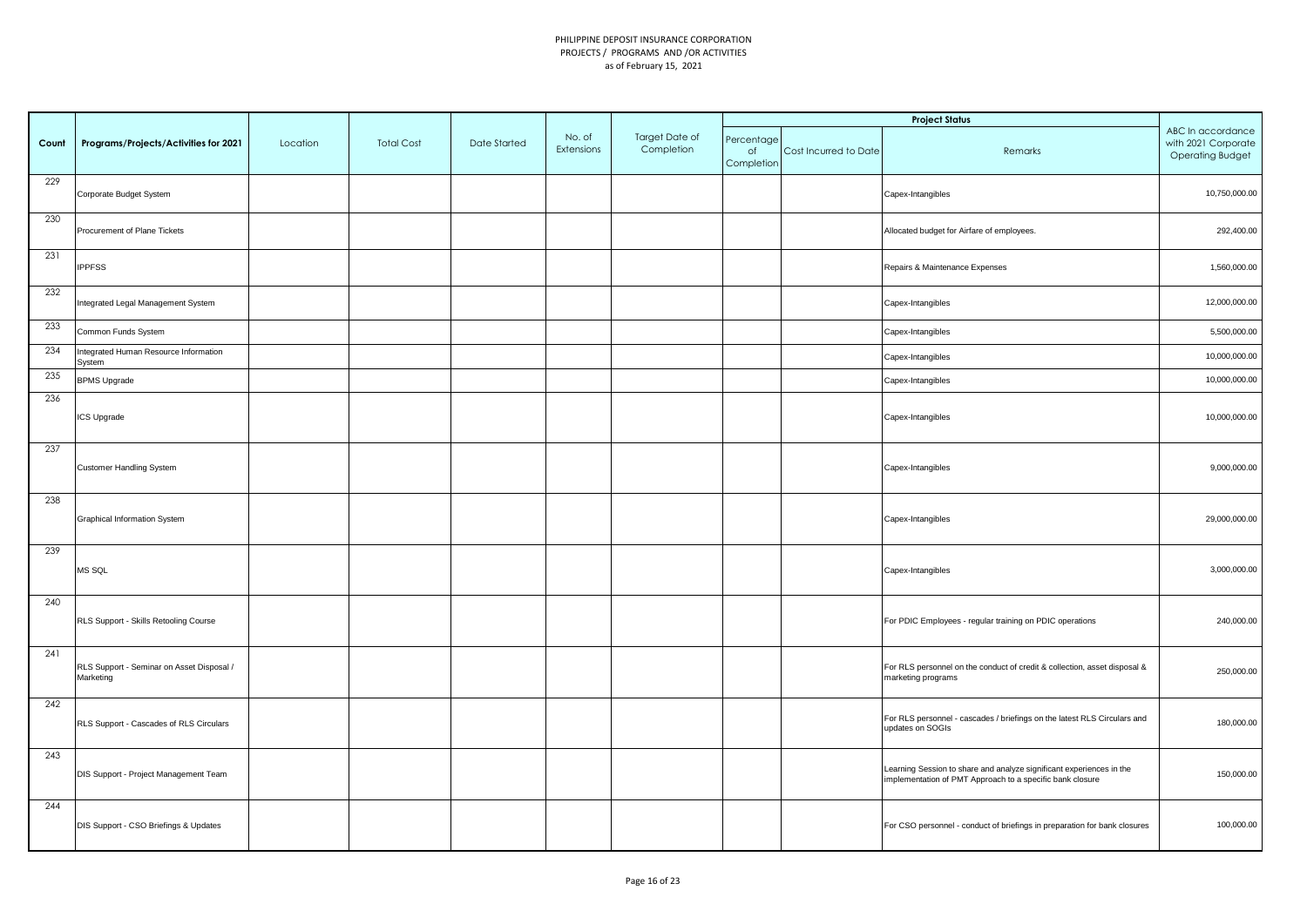|       |                                                                            |          |                   |              |                      |                              |                                |                       | <b>Project Status</b>                                                                                                    |                                                                     |
|-------|----------------------------------------------------------------------------|----------|-------------------|--------------|----------------------|------------------------------|--------------------------------|-----------------------|--------------------------------------------------------------------------------------------------------------------------|---------------------------------------------------------------------|
| Count | Programs/Projects/Activities for 2021                                      | Location | <b>Total Cost</b> | Date Started | No. of<br>Extensions | Target Date of<br>Completion | Percentage<br>of<br>Completion | Cost Incurred to Date | Remarks                                                                                                                  | ABC In accordance<br>with 2021 Corporate<br><b>Operating Budget</b> |
| 245   | ISO Support - ISO Briefings & Updates                                      |          |                   |              |                      |                              |                                |                       | For process owners, ISO Secretariat, and key units on the updates of ISO                                                 | 100,000.00                                                          |
| 246   | ISO- Support - Internal Quality Audit Training                             |          |                   |              |                      |                              |                                |                       | For Internal Quality Auditors - training on QMS Concepts and IQA planning                                                | 100,000.00                                                          |
| 247   | LAS Support - Bank Fraud                                                   |          |                   |              |                      |                              |                                |                       | For lawyers, bank examiners, and special investigators                                                                   | 250,000.00                                                          |
| 248   | LAS Support - Legal Lecture Series                                         |          |                   |              |                      |                              |                                |                       | For PDIC employees - regular training on various legal-related programs                                                  | 100,000.00                                                          |
| 249   | Corporate Culture / Employee Engagement -<br><b>Foundation Course</b>      |          |                   |              |                      |                              |                                |                       | For newly hired PDIC personnel - training on PDIC operations                                                             | 300,000.00                                                          |
| 250   | Corporate Culture / Employee Engagement -<br>Branding and Culture Building |          |                   |              |                      |                              |                                |                       | For PDIC Officers for the Cascade of the PDIC Brand                                                                      | 625,000.00                                                          |
| 251   | Customer Service-related Programs                                          |          |                   |              |                      |                              |                                |                       | For PDIC personnel on customer service training                                                                          | 120,000.00                                                          |
| 252   | GAD-related Programs                                                       |          |                   |              |                      |                              |                                |                       | For PDIC personnel on various conduct of Gender and Development-<br>related programs                                     | 400,000.00                                                          |
| 253   | Leadership & Management - Executive<br>Leadership Training                 |          |                   |              |                      |                              |                                |                       | For PDIC Top Management                                                                                                  | 300,000.00                                                          |
| 254   | Leadership & Management - Seminar on<br>Performance Coaching Levels 1 & 2  |          |                   |              |                      |                              |                                |                       | For PDIC Middle Management Officers                                                                                      | 500,000.00                                                          |
| 255   | Leadership & Management - Supervisory<br>Development Course - Tracks 1-3   |          |                   |              |                      |                              |                                |                       | For PDIC Supervisors                                                                                                     | 360,000.00                                                          |
| 256   | Realignment / Restructuring - Support<br>Programs                          |          |                   |              |                      |                              |                                |                       | Realignment / Restructuring Support Programs                                                                             | 200,000.00                                                          |
| 257   | <b>ERS Support Programs</b>                                                |          |                   |              |                      |                              |                                |                       | For PDIC Bank Examiners - briefing / forum on the latest BSP Circulars and<br>best practices on on-site bank examination | 75,000.00                                                           |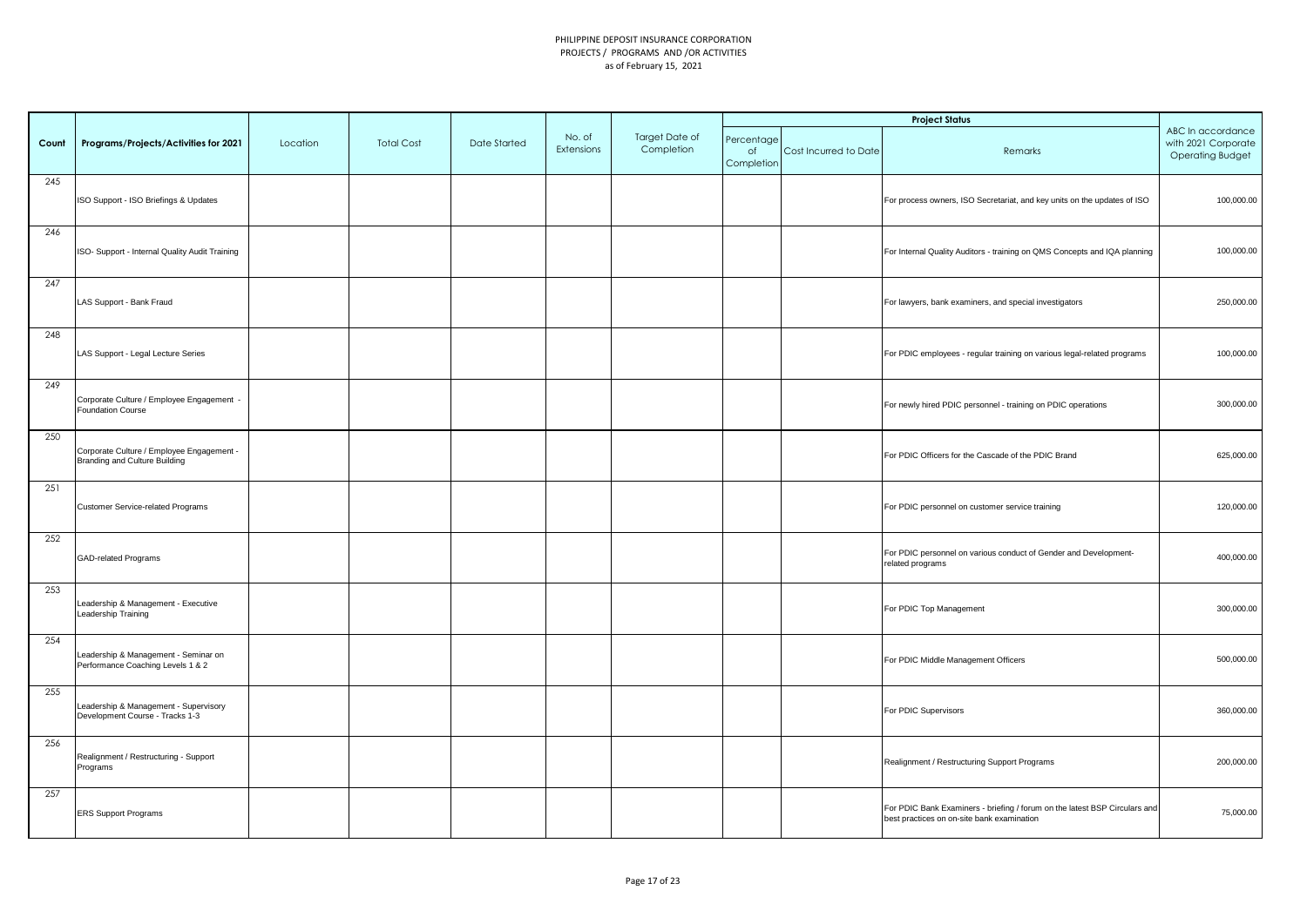|       |                                                                                             |          |                   |              |                      |                              |                                |                       | <b>Project Status</b>                                              |                                                                     |
|-------|---------------------------------------------------------------------------------------------|----------|-------------------|--------------|----------------------|------------------------------|--------------------------------|-----------------------|--------------------------------------------------------------------|---------------------------------------------------------------------|
| Count | Programs/Projects/Activities for 2021                                                       | Location | <b>Total Cost</b> | Date Started | No. of<br>Extensions | Target Date of<br>Completion | Percentage<br>of<br>Completion | Cost Incurred to Date | Remarks                                                            | ABC In accordance<br>with 2021 Corporate<br><b>Operating Budget</b> |
| 258   | <b>Bank Examination Forum</b>                                                               | MS Teams | 0.00              | January 28   | N/A                  | January 28                   | 100%                           |                       | 0.00 Completed                                                     |                                                                     |
| 259   | Competency-Based Human Resource System<br>(CBHRS)-related Programs                          |          |                   |              |                      |                              |                                |                       | For all PDIC employees                                             | 1,500,000.00                                                        |
| 260   | Training on PFRS                                                                            |          |                   |              |                      |                              |                                |                       | For CG, RLS, & EG personnel on the conduct of the updates on PFRS  | 400,000.00                                                          |
| 261   | Anniversary and Other Learning Session                                                      |          |                   |              |                      |                              |                                |                       | For all PDIC employees                                             | 75,000.00                                                           |
| 262   | Safety Programs on Fire, Earthquake and<br>Other Disaster Preparedness Inititaives          |          |                   |              |                      |                              |                                |                       | For PDIC employees particularly DCB members                        | 75,000.00                                                           |
| 263   | <b>First Aid Training</b>                                                                   |          |                   |              |                      |                              |                                |                       | For all PDIC employees                                             | 250,000.00                                                          |
| 264   | Government Auditing Standards - related<br>Programs                                         |          |                   |              |                      |                              |                                |                       | For PDIC Internal Auditors                                         | 150,000.00                                                          |
| 265   | Other Programs / Projects to support specific<br>learning needs                             |          |                   |              |                      |                              |                                |                       | For PDIC employees on the conduct of other programs                | 800,000.00                                                          |
| 266   | Training on Basic Records and<br>Archives Management and Records<br>Disposal Administration | MS Teams | 36,000.00         | January 18   | N/A                  | January 21                   | 100%                           |                       | 36,000.00 Completed                                                |                                                                     |
| 267   | General Assembly / Briefing for Group<br>Risk Analysts and Alternates - Batches<br>82       | MS Teams | 0.00              | February 5   | N/A                  | February 10                  | 100%                           |                       | 0.00 Completed                                                     |                                                                     |
| 268   | Procurement of Plane Tickets - Training<br>Related                                          |          |                   |              |                      |                              |                                |                       | For attendance to training outside Metro Manila - airfare expenses | 1,135,200.00                                                        |
| 269   | Maintenance for IT Equipment                                                                |          |                   |              |                      |                              |                                |                       | Maintenance for IT equipment                                       | 658,794.00                                                          |
| 270   | Comprehensive maintenance for data center<br><b>UPS</b>                                     |          |                   |              |                      |                              |                                |                       | Maintenance for data center UPS                                    | 129,617.00                                                          |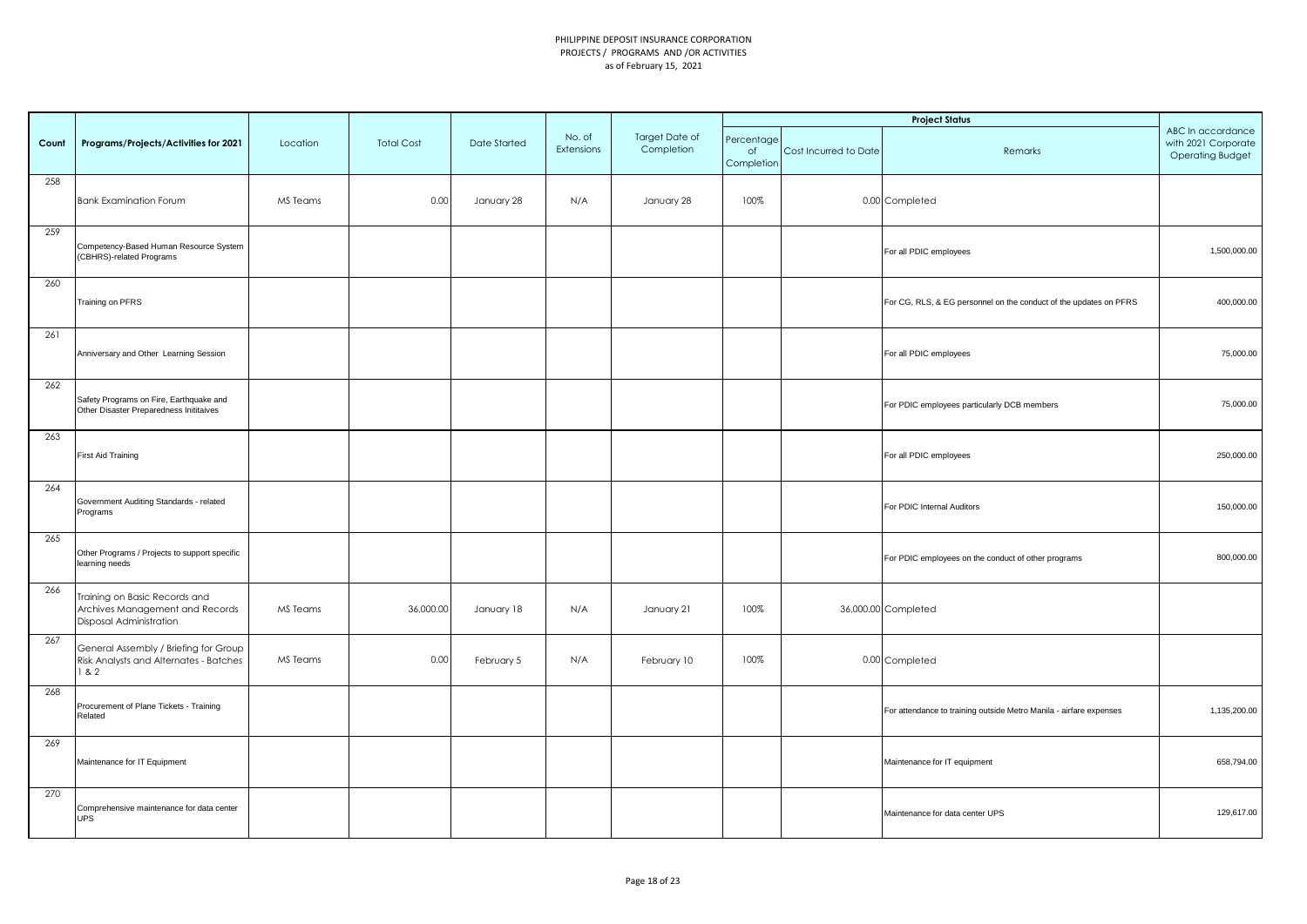|       |                                            |          |                   |              |                      |                              |                                |                       | <b>Project Status</b>                     |                                                                     |
|-------|--------------------------------------------|----------|-------------------|--------------|----------------------|------------------------------|--------------------------------|-----------------------|-------------------------------------------|---------------------------------------------------------------------|
| Count | Programs/Projects/Activities for 2021      | Location | <b>Total Cost</b> | Date Started | No. of<br>Extensions | Target Date of<br>Completion | Percentage<br>of<br>Completion | Cost Incurred to Date | Remarks                                   | ABC In accordance<br>with 2021 Corporate<br><b>Operating Budget</b> |
| 271   | Antivirus and antispam software            |          |                   |              |                      |                              |                                |                       | Antivirus and antispam software           | 1,560,400.00                                                        |
| 272   | Checkpoint firewall maintenance            |          |                   |              |                      |                              |                                |                       | Checkpoint maintenance                    | 1,215,823.00                                                        |
| 273   | Helpdesk maintenance                       |          |                   |              |                      |                              |                                |                       | Helpdesk Software Maintenance             | 440,000.00                                                          |
| 274   | Network Monitoring System maintenance      |          |                   |              |                      |                              |                                |                       | Maintenance for NMS                       | 336,360.00                                                          |
| 275   | <b>Disaster Recovery Services</b>          |          |                   |              |                      |                              |                                |                       | PDIC online back up site                  | 29,000,000.00                                                       |
| 276   | Secondary Internet Service                 |          |                   |              |                      |                              |                                |                       | Secondary ISP                             | 533,013.00                                                          |
| 277   | Primary Internet Service                   |          |                   |              |                      |                              |                                |                       | Primary ISP                               | 403,118.00                                                          |
| 278   | <b>LRA</b> leased line                     |          |                   |              |                      |                              |                                |                       | Leased line for LRA (1mbps)               | 192,818.00                                                          |
| 279   | Notebook computers                         |          |                   |              |                      |                              |                                |                       | Procurement of Replacement units          | 15,800,000.00                                                       |
| 280   | Desktop computers                          |          |                   |              |                      |                              |                                |                       | Procurement of Replacement units          | 4,850,000.00                                                        |
| 281   | Network Laser Printers                     |          |                   |              |                      |                              |                                |                       | Procurement of Replacement units          | 440,000.00                                                          |
| 282   | Toners                                     |          |                   |              |                      |                              |                                |                       | 258 printers @ 3 toners per year per unit | 4,644,000.00                                                        |
| 283   | Maintenance Kit for network laser printers |          |                   |              |                      |                              |                                |                       | 102 printers @ .5mk/year/printer          | 1,081,200.00                                                        |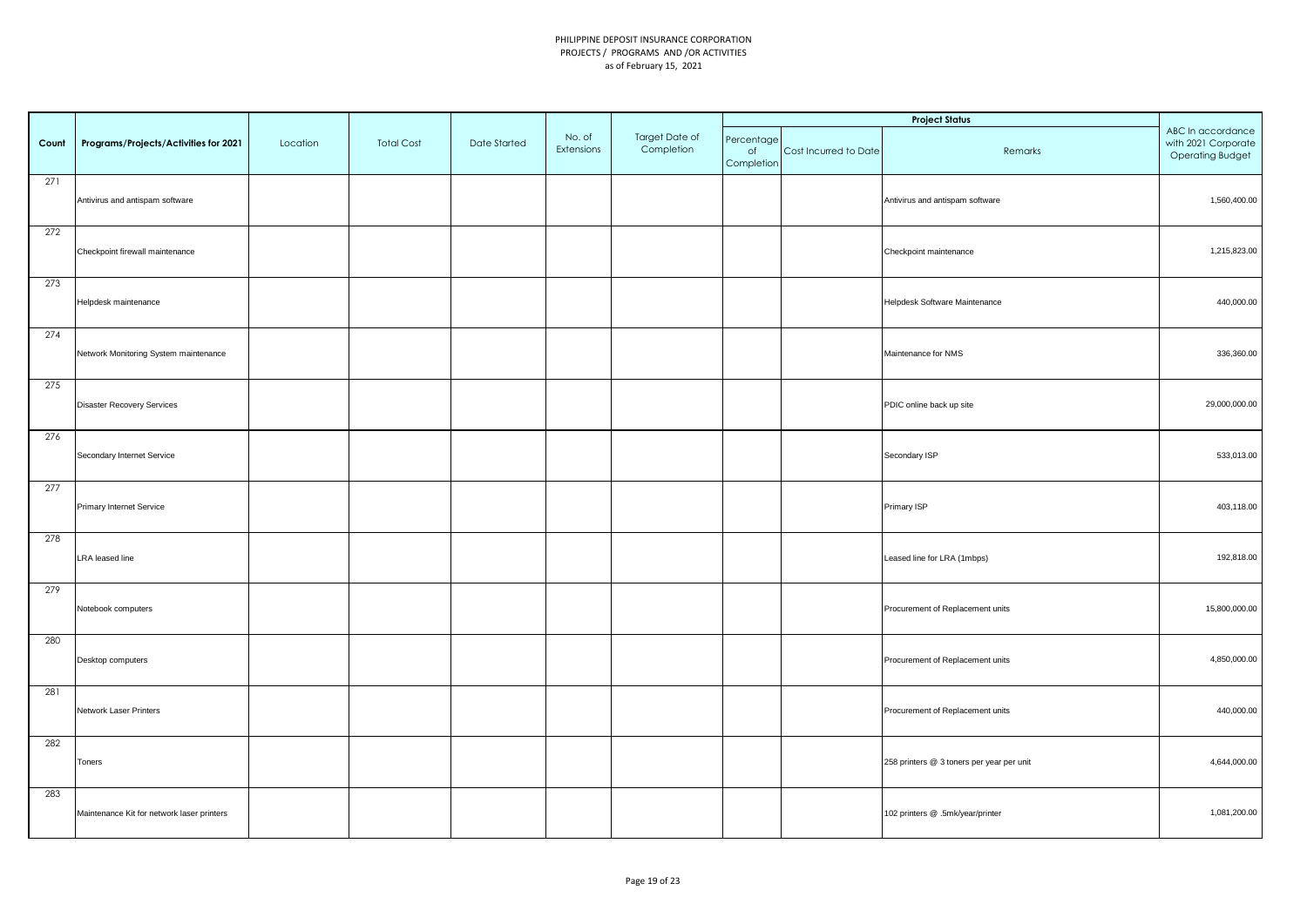|       |                                         |          |                   |              |                      |                              |                                |                       | <b>Project Status</b>                                                                |                                                                     |
|-------|-----------------------------------------|----------|-------------------|--------------|----------------------|------------------------------|--------------------------------|-----------------------|--------------------------------------------------------------------------------------|---------------------------------------------------------------------|
| Count | Programs/Projects/Activities for 2021   | Location | <b>Total Cost</b> | Date Started | No. of<br>Extensions | Target Date of<br>Completion | Percentage<br>of<br>Completion | Cost Incurred to Date | Remarks                                                                              | ABC In accordance<br>with 2021 Corporate<br><b>Operating Budget</b> |
| 284   | IP phones                               |          |                   |              |                      |                              |                                |                       | Digital IP phones                                                                    | 840,000.00                                                          |
| 285   | Internet Service for Public Wifi        |          |                   |              |                      |                              |                                |                       | Internet Service for public wifi                                                     | 321,363.00                                                          |
| 286   | SSL subscription                        |          |                   |              |                      |                              |                                |                       | Internet access security                                                             | 32,054.00                                                           |
| 287   | PLDT landline plus                      |          |                   |              |                      |                              |                                |                       | PLDT landline plus                                                                   | 395,260.00                                                          |
| 288   | PLDT direct lines                       |          |                   |              |                      |                              |                                |                       | PLDT direct lines                                                                    | 207,752.00                                                          |
| 289   | ISDN charges                            |          |                   |              |                      |                              |                                |                       | <b>ISDN</b> charges                                                                  | 1,777,450.00                                                        |
| 290   | Wireless facility for Unit Heads and up |          |                   |              |                      |                              |                                |                       | Wireless facility for Unit Heads and up                                              | 1,386,024.00                                                        |
| 291   | Multifactor Authentication software     |          |                   |              |                      |                              |                                |                       | Full implementation of multifactor authentication for internal and external<br>users | 40,000,000.00                                                       |
| 292   | Social Media Internet                   |          |                   |              |                      |                              |                                |                       | Internet access for CAG personnel                                                    | 19,282.00                                                           |
| 293   | Alternate WCF for Excom Members         |          |                   |              |                      |                              |                                |                       | Wireless facility for Excom members                                                  | 432,000.00                                                          |
| 294   | Colored Laser Printer                   |          |                   |              |                      |                              |                                |                       | Procurement of Replacement units                                                     | 110,000.00                                                          |
| 295   | Flatbed scanner with ADF                |          |                   |              |                      |                              |                                |                       | Procurement of Replacement units                                                     | 120,000.00                                                          |
| 296   | High speed flatbed scanner              |          |                   |              |                      |                              |                                |                       | Procurement of Replacement units                                                     | 800,000.00                                                          |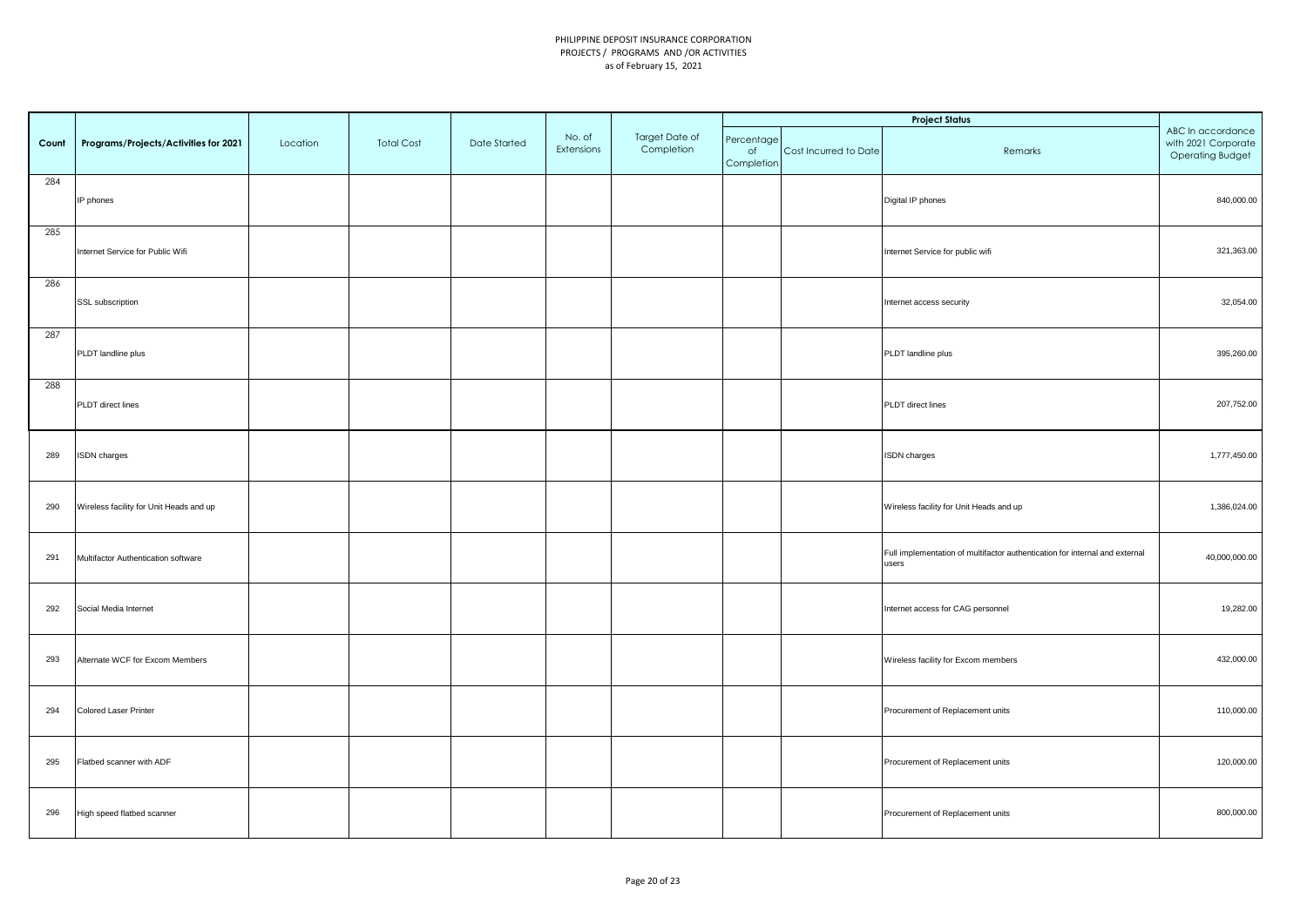|       |                                                            |                  |                   |                     |                      |                              |                                |                       | <b>Project Status</b>                                                                                                               |                                                                     |
|-------|------------------------------------------------------------|------------------|-------------------|---------------------|----------------------|------------------------------|--------------------------------|-----------------------|-------------------------------------------------------------------------------------------------------------------------------------|---------------------------------------------------------------------|
| Count | Programs/Projects/Activities for 2021                      | Location         | <b>Total Cost</b> | <b>Date Started</b> | No. of<br>Extensions | Target Date of<br>Completion | Percentage<br>of<br>Completion | Cost Incurred to Date | Remarks                                                                                                                             | ABC In accordance<br>with 2021 Corporate<br><b>Operating Budget</b> |
| 297   | Large format printer                                       |                  |                   |                     |                      |                              |                                |                       | Procurement of Replacement units                                                                                                    | 89,000.00                                                           |
| 298   | Sams Plotter                                               |                  |                   |                     |                      |                              |                                |                       | Plotting software for PrAD                                                                                                          | 260,000.00                                                          |
| 299   | Various replacement parts for IT equipment                 |                  |                   |                     |                      |                              |                                |                       | Replacement parts for various IT equipment                                                                                          | 1,100,000.00                                                        |
| 300   | Wireless facility for ITG personnel                        |                  |                   |                     |                      |                              |                                |                       | Wireless facility for ITG personnel                                                                                                 | 36,000.00                                                           |
| 301   | Security Information and Event Management<br>System (SIEM) |                  |                   |                     |                      |                              |                                |                       | Information and event management software                                                                                           | 26,000,000.00                                                       |
| 302   | Prepaid Internet cards                                     |                  |                   |                     |                      |                              |                                |                       | Internet cards for the IT Pool of Resources                                                                                         | 6,000.00                                                            |
| 303   | Network switches                                           |                  |                   |                     |                      |                              |                                |                       | Replacement units to connect computers and printers to the network                                                                  | 1,883,250.00                                                        |
| 304   | Multimedia/digital screen projectors                       |                  |                   |                     |                      |                              |                                |                       | Replacement/service units for existing multimedia projectors                                                                        | 1,520,000.00                                                        |
| 305   | Firewall appliance                                         |                  |                   |                     |                      |                              |                                |                       | <b>Firewall Security</b>                                                                                                            | 4,600,000.00                                                        |
| 306   | File servers for DMZ                                       |                  |                   |                     |                      |                              |                                |                       | Servers for the demilitarized zone                                                                                                  | 4,200,000.00                                                        |
| 307   | Adobe Creative Suite for Windows                           |                  |                   |                     |                      |                              |                                |                       | Production of graphics, videos and photos on Windows PC                                                                             | 20,000.00                                                           |
| 308   | Utilities- Water and Electricity                           | PDIC Chino Roces |                   | Jan 2021            |                      | Dec-21                       |                                | 27,017.16             | . Paid - Manila Water for the payment for the Water consumption of PDIC<br>Chino Roces Building for the period Jan 3 to Feb 1, 2021 | 55,678,831.00                                                       |
| 309   | Office Supplies (CSE, Storage Boxes)                       |                  |                   |                     |                      |                              |                                |                       | Various Office Supplies                                                                                                             | 12,879,539.00                                                       |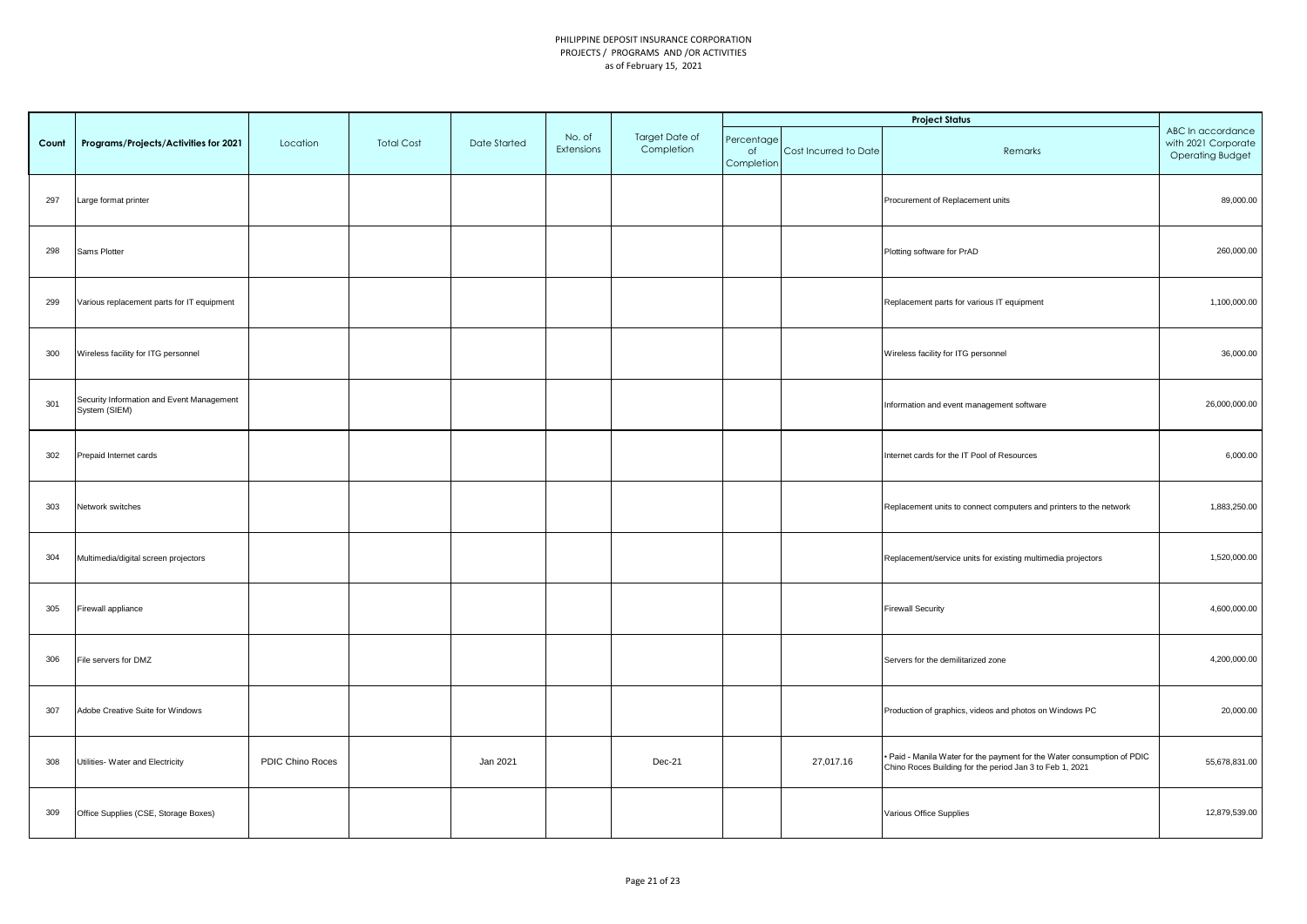|       |                                                                        |          |                   |                     |                      |                              |                                |                       | <b>Project Status</b>                               |                                                                     |
|-------|------------------------------------------------------------------------|----------|-------------------|---------------------|----------------------|------------------------------|--------------------------------|-----------------------|-----------------------------------------------------|---------------------------------------------------------------------|
| Count | Programs/Projects/Activities for 2021                                  | Location | <b>Total Cost</b> | <b>Date Started</b> | No. of<br>Extensions | Target Date of<br>Completion | Percentage<br>of<br>Completion | Cost Incurred to Date | Remarks                                             | ABC In accordance<br>with 2021 Corporate<br><b>Operating Budget</b> |
| 310   | Other Office Supplies and Materials                                    |          |                   |                     |                      |                              |                                |                       | Other Office Supplies and Mateirals                 | 778,040.00                                                          |
| 311   | Office Equipment                                                       |          |                   |                     |                      |                              |                                |                       | Various Office Equipment                            | 915,466.00                                                          |
| 312   | <b>Bloomberg Subscription</b>                                          |          |                   |                     |                      |                              |                                |                       | Subscription Expense                                | 4,106,560.00                                                        |
| 313   | Newspaper of various offices/departments                               |          | 657,779.00        | January 2021        |                      | December 2021                | 6.32%                          | PHP 41,550.25         | Subscription Expense                                | 657,779.00                                                          |
| 314   | Semi Expendable Machinery & Equipment<br>Expenses                      |          |                   |                     |                      |                              |                                |                       | Various Semi Expendable Machinery & Equipment items | 1,157,209.00                                                        |
| 315   | Rental of Tables and Chairs, Sound System,<br>Tents, and Generator Set |          |                   |                     |                      | Within the year              |                                |                       | Rentals During Field Operations                     | 117,000.00                                                          |
| 316   | Rental of Tables and Chairs, Sound System,<br>Tents, and Generator Set |          |                   |                     |                      |                              |                                |                       | Rentals During Field Operations                     | 48,000.00                                                           |
| 317   | Space Rental                                                           |          |                   |                     |                      | Within the year              |                                |                       | Rentals During Field Operations                     | 78,000.00                                                           |
| 318   | Space Rental                                                           |          |                   |                     |                      |                              |                                |                       | Rentals During Field Operations                     | 10,000.00                                                           |
| 319   | Technical Consultant for IT System of Banks in<br>case of Bank Closure |          |                   |                     |                      |                              |                                |                       | <b>Consultancy Services</b>                         | 1,000,000.00                                                        |
| 320   | Second Surveillance Audit - CSO and<br>Assessment of Member Banks      |          |                   |                     |                      | Within the year              |                                |                       | <b>Consultancy Services</b>                         | 140,000.00                                                          |
| 321   | Carpentry/ Civil/ Electrical/ Plumbing/<br>Mechanical repairs          |          |                   |                     |                      |                              |                                |                       | Repairs and Maintenance                             | 1,350,446.00                                                        |
| 322   | IT Maintenance Supplies                                                |          |                   |                     |                      |                              |                                |                       | Repairs and Maintenance                             | 1,023,710.00                                                        |